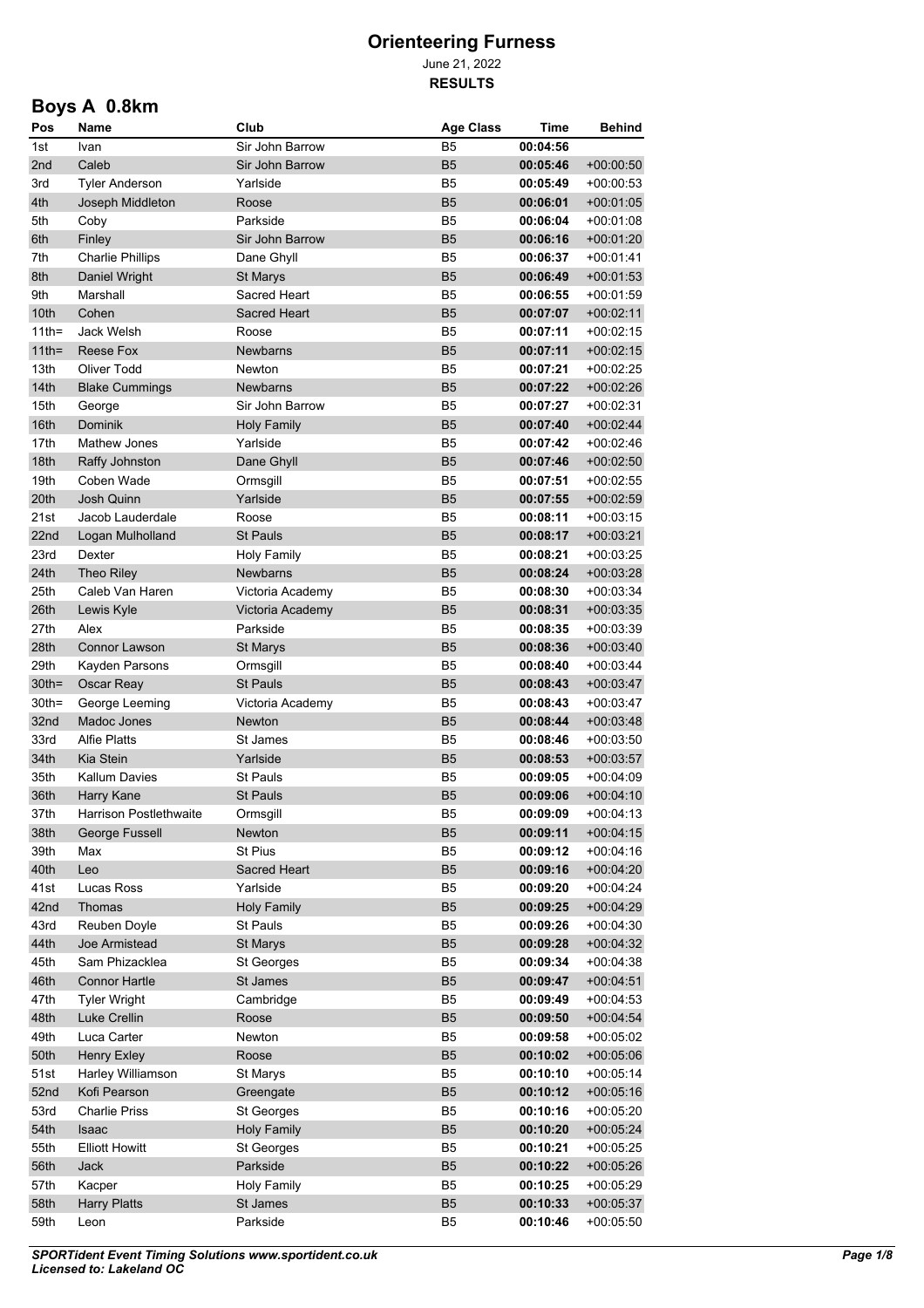June 21, 2022 **RESULTS**

## **Boys A 0.8km**

| Pos      | Name                    | Club               | <b>Age Class</b> | <b>Time</b>    | <b>Behind</b> |
|----------|-------------------------|--------------------|------------------|----------------|---------------|
| 60th     | Dominic Schofield       | <b>St Pauls</b>    | B <sub>5</sub>   | 00:10:49       | $+00:05:53$   |
| 61st     | Zak Riseley             | <b>Newbarns</b>    | <b>B5</b>        | 00:11:05       | $+00.06.09$   |
| 62nd     | Corbin Higham           | Cambridge          | B5               | 00:11:21       | +00:06:25     |
| 63rd     | Cohen Van-Beek          | Newton             | <b>B5</b>        | 00:11:31       | $+00.06.35$   |
| 64th     | <b>Conner Parsons</b>   | St James           | B5               | 00:11:40       | $+00.06:44$   |
| $65$ th= | <b>Riley Gregg</b>      | Greengate          | <b>B5</b>        | 00:12:20       | $+00.07:24$   |
| $65th =$ | Arley Farragher         | St Georges         | B5               | 00:12:20       | $+00.07:24$   |
| 67th     | Noah Robinson           | Greengate          | <b>B5</b>        | 00:12:31       | $+00.07:35$   |
| 68th     | Finley                  | Parkside           | B5               | 00:12:53       | +00:07:57     |
| 69th     | Harrison                | Parkside           | <b>B5</b>        | 00:13:07       | $+00:08:11$   |
| 70th     | Mason Johnson           | St Georges         | B5               | 00:13:27       | $+00:08:31$   |
| 71st     | <b>Conor Gowling</b>    | Greengate          | <b>B5</b>        | 00:13:29       | $+00.08.33$   |
| 72nd     | Cody Grieve             | St Georges         | B5               | 00:14:08       | $+00:09:12$   |
| 73rd     | <b>Orson Sutcliffe</b>  | Victoria Academy   | <b>B5</b>        | 00:14:24       | $+00:09:28$   |
| 74th     | Jaiden                  | Sacred Heart       | B5               | 00:15:01       | $+00:10:05$   |
| 75th     | Alex Szwedo             | <b>Newbarns</b>    | <b>B5</b>        | 00:15:10       | $+00:10:14$   |
| 76th     | Leo Tierney             | St James           | B <sub>5</sub>   | 00:15:31       | $+00:10:35$   |
| 77th     | Oliver Lee              | Dane Ghyll         | <b>B5</b>        | 00:15:48       | $+00:10:52$   |
| 78th     | Hudson Judge            | Greengate          | B <sub>5</sub>   | 00:16:49       | $+00:11:53$   |
| 79th     | Harry Clyde             | Dane Ghyll         | B <sub>5</sub>   | 00:17:19       | $+00:12:23$   |
| 80th     | <b>Harley Speirs</b>    | St James           | B <sub>5</sub>   | 00:17:40       | $+00:12:44$   |
| 81st     | <b>Corbin Biddle</b>    | Roose              | B <sub>5</sub>   | 00:17:58       | $+00.13.02$   |
| 82nd     | Oscar                   | <b>St Pius</b>     | B <sub>5</sub>   | 00:21:46       | $+00:16:50$   |
| 83rd     | Connor Morgan           | Victoria Academy   | B <sub>5</sub>   | 00:22:37       | $+00:17:41$   |
| 84th     | <b>Tommy Calow</b>      | Cambridge          | B <sub>5</sub>   | 00:29:55       | +00:24:59     |
| 85th     | <b>Oliver Pickering</b> | Cambridge          | B <sub>5</sub>   | 00:31:11       | $+00:26:15$   |
| 86th     | Shane Lippitt           | Cambridge          | B <sub>5</sub>   | 00:38:04       | +00:33:08     |
|          | <b>Joel Fisher</b>      | Victoria Academy   | B <sub>5</sub>   | m4             |               |
|          | Noah                    | Sir John Barrow    | B <sub>5</sub>   | m10            |               |
|          | Milo                    | Sir John Barrow    | <b>B5</b>        | m11            |               |
|          | Joshua Forsyth          | Ormsgill           | B <sub>5</sub>   | m10            |               |
|          | <b>Freddie Thorne</b>   | <b>St Marys</b>    | <b>B5</b>        | m <sub>9</sub> |               |
|          | <b>Isaac Birch</b>      | Yarlside           | B5               | m11            |               |
|          | <b>Quinlan Doyle</b>    | <b>St Marys</b>    | <b>B5</b>        | m3-4 m10       |               |
|          | <b>Ellis Trengove</b>   | Newbarns           | B <sub>5</sub>   | w7             |               |
|          | Kai Gunn                | Ormsgill           | <b>B5</b>        | m10            |               |
|          | L-Jav                   | Sacred Heart       | B <sub>5</sub>   | m8-11          |               |
|          | Kieran Bannister        | Dane Ghyll         | B <sub>5</sub>   | m4-6           |               |
|          | Jaiden                  | <b>Holy Family</b> | B <sub>5</sub>   | m11            |               |
|          | Kai Hoyland             | Cambridge          | B5               | w2             |               |
|          | Zain                    | St Pius            | B <sub>5</sub>   | w7             |               |
|          | Olly Thorne             | Ormsgill           | B <sub>5</sub>   | m10            |               |
|          | Jack McCreath           | Newton             | B <sub>5</sub>   | m4 m9 m1       |               |
|          | <b>William Porter</b>   | Dane Ghyll         | B5               | w7             |               |
|          | Layton Killen           | Greengate          | B5               | m3             |               |
|          | <b>Dylan</b>            | Sacred Heart       | B5               | m4-5 m7-8      |               |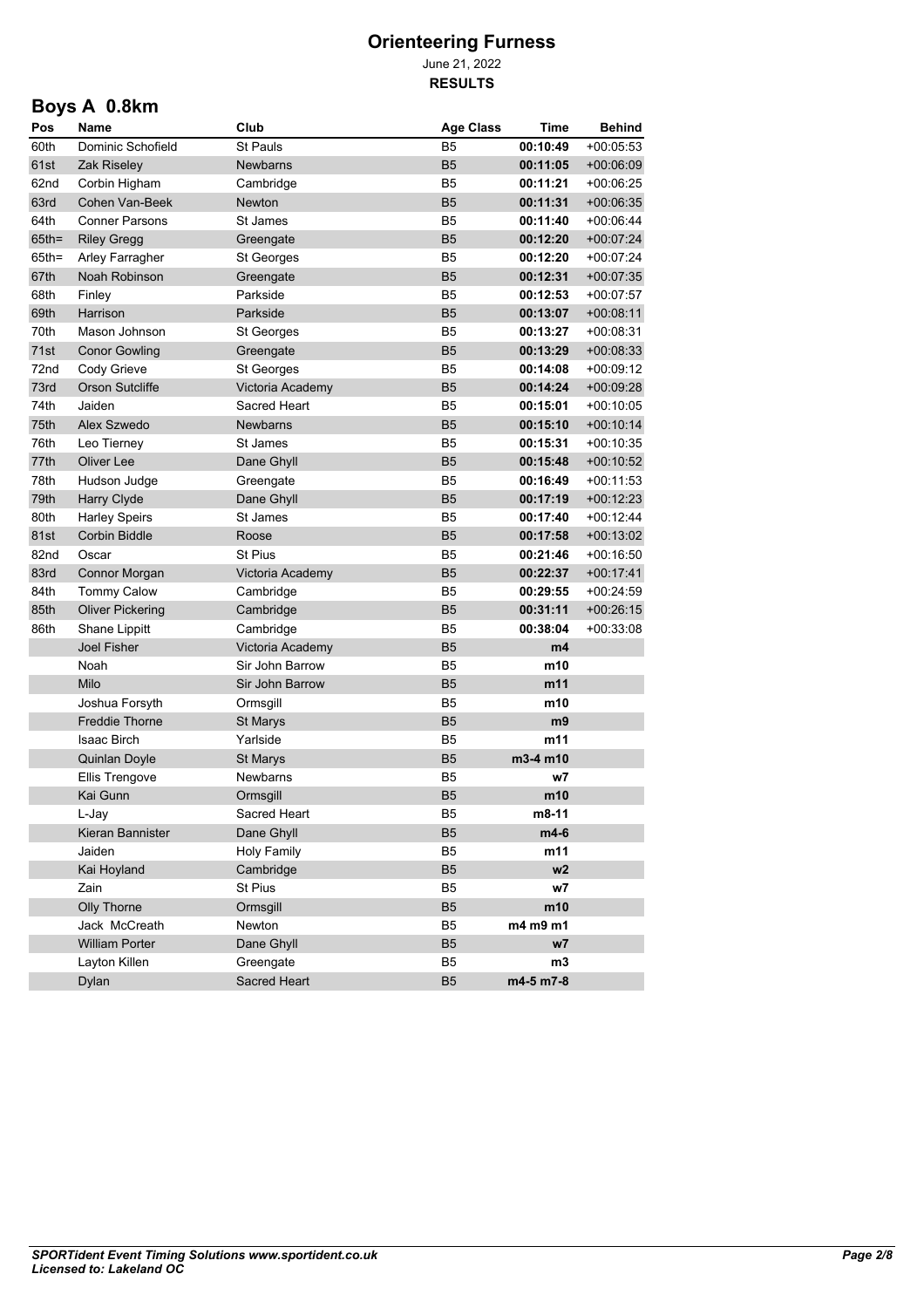June 21, 2022 **RESULTS**

# **Boys B 0.9km**

| Pos             | Name                          | Club                | <b>Age Class</b> | Time     | <b>Behind</b> |
|-----------------|-------------------------------|---------------------|------------------|----------|---------------|
| 1st             | Coby                          | Parkside            | B <sub>5</sub>   | 00:06:37 |               |
| 2 <sub>nd</sub> | Luke Crellin                  | Roose               | B <sub>5</sub>   | 00:07:07 | $+00.00.30$   |
| 3rd             | Isaac                         | <b>Holy Family</b>  | B <sub>5</sub>   | 00:07:29 | $+00:00:52$   |
| 4th             | Marshall                      | <b>Sacred Heart</b> | B <sub>5</sub>   | 00:07:48 | $+00.01.11$   |
| $5th =$         | Raffy Johnston                | Dane Ghyll          | B <sub>5</sub>   | 00:08:06 | $+00.01.29$   |
| $5th =$         | <b>Oliver Todd</b>            | Newton              | B <sub>5</sub>   | 00:08:06 | $+00.01.29$   |
| 7th             | <b>Connor Hartle</b>          | St James            | B <sub>5</sub>   | 00:08:10 | $+00.01.33$   |
| 8th             | Kieran Bannister              | Dane Ghyll          | B <sub>5</sub>   | 00:08:12 | $+00:01:35$   |
| 9th             | Harry Clyde                   | Dane Ghyll          | B <sub>5</sub>   | 00:08:18 | +00 01:41     |
| 10th            | Finley                        | Parkside            | B <sub>5</sub>   | 00:08:33 | $+00.01:56$   |
| 11th            | Noah                          | Sir John Barrow     | B <sub>5</sub>   | 00:08:53 | +00:02:16     |
| 12th            | Corbin Higham                 | Cambridge           | B <sub>5</sub>   | 00:09:05 | $+00.02:28$   |
| 13th            | <b>Harrison Postlethwaite</b> | Ormsgill            | B <sub>5</sub>   | 00:09:07 | +00:02:30     |
| 14th            | Joseph Middleton              | Roose               | <b>B5</b>        | 00:09:09 | $+00.02.32$   |
| 15th            | Zain                          | <b>St Pius</b>      | B <sub>5</sub>   | 00:09:13 | +00:02:36     |
| 16th            | <b>Mathew Jones</b>           | Yarlside            | <b>B5</b>        | 00:09:16 | $+00:02:39$   |
| 17th            | Zak Riseley                   | <b>Newbarns</b>     | B <sub>5</sub>   | 00:09:26 | +00:02:49     |
| 18th            | Dominic Schofield             | <b>St Pauls</b>     | <b>B5</b>        | 00:09:27 | $+00:02:50$   |
| 19th            | Kayden Parsons                | Ormsgill            | B <sub>5</sub>   | 00:09:32 | +00:02:55     |
| 20th            | <b>Charlie Phillips</b>       | Dane Ghyll          | <b>B5</b>        | 00:09:33 | $+00:02:56$   |
| 21st            | Max                           | <b>St Pius</b>      | B5               | 00:09:35 | +00:02:58     |
| 22nd            | <b>Dexter</b>                 | Holy Family         | <b>B5</b>        | 00:09:42 | $+00.03.05$   |
| 23rd            | Tyler Anderson                | Yarlside            | B <sub>5</sub>   | 00:09:46 | +00:03:09     |
| 24th            | Lucas Ross                    | Yarlside            | <b>B5</b>        | 00:09:49 | $+00.03.12$   |
| 25th            | Dominik                       | <b>Holy Family</b>  | B <sub>5</sub>   | 00:09:53 | +00:03:16     |
| 26th            | Leon                          | Parkside            | <b>B5</b>        | 00:10:03 | $+00:03:26$   |
| 27th            | <b>William Porter</b>         | Dane Ghyll          | B <sub>5</sub>   | 00:10:05 | $+00.03.28$   |
| 28th            | Oliver Lee                    | Dane Ghyll          | <b>B5</b>        | 00:10:07 | $+00:03:30$   |
| 29th            | <b>Ellis Trengove</b>         | <b>Newbarns</b>     | B <sub>5</sub>   | 00:10:09 | $+00.03.32$   |
| 30th            | Harrison                      | Parkside            | <b>B5</b>        | 00:10:12 | $+00:03:35$   |
| 31st            | Madoc Jones                   | Newton              | B <sub>5</sub>   | 00:10:19 | $+00.03.42$   |
| 32nd            | Josh Quinn                    | Yarlside            | B <sub>5</sub>   | 00:10:23 | $+00.03.46$   |
| 33rd            | Oscar Reay                    | <b>St Pauls</b>     | B <sub>5</sub>   | 00:10:26 | $+00.03.49$   |
| 34th            | Milo                          | Sir John Barrow     | B <sub>5</sub>   | 00:10:43 | $+00.04:06$   |
| 35th            | George Fussell                | Newton              | B <sub>5</sub>   | 00:10:44 | $+00.04.07$   |
| 36th            | Theo Riley                    | <b>Newbarns</b>     | B <sub>5</sub>   | 00:10:49 | $+00.04:12$   |
| 37th            | Oscar                         | St Pius             | B <sub>5</sub>   | 00:10:53 | $+00.04.16$   |
| 38th            | George                        | Sir John Barrow     | B <sub>5</sub>   | 00:10:56 | $+00:04:19$   |
| 39th            | Logan Mulholland              | St Pauls            | B <sub>5</sub>   | 00:10:58 | $+00:04:21$   |
| $40th =$        | Caleb Van Haren               | Victoria Academy    | B <sub>5</sub>   | 00:11:01 | $+00:04:24$   |
| $40th =$        | Daniel Wright                 | St Marys            | B <sub>5</sub>   | 00:11:01 | $+00:04:24$   |
| 42nd            | <b>Blake Cummings</b>         | Newbarns            | B <sub>5</sub>   | 00:11:15 | $+00:04:38$   |
| $43rd =$        | Kia Stein                     | Yarlside            | B <sub>5</sub>   | 00:11:24 | $+00.04:47$   |
| $43rd =$        | Arley Farragher               | St Georges          | B <sub>5</sub>   | 00:11:24 | $+00:04:47$   |
| 45th            | Reese Fox                     | Newbarns            | B <sub>5</sub>   | 00:11:28 | $+00:04:51$   |
| 46th            | Henry Exley                   | Roose               | B <sub>5</sub>   | 00:11:44 | $+00:05:07$   |
| 47th            | Isaac Birch                   | Yarlside            | B <sub>5</sub>   | 00:11:47 | $+00:05:10$   |
| 48th            | Kacper                        | <b>Holy Family</b>  | B <sub>5</sub>   | 00:11:49 | $+00:05:12$   |
| 49th            | George Leeming                | Victoria Academy    | B <sub>5</sub>   | 00:12:03 | $+00:05:26$   |
| 50th            | Finley                        | Sir John Barrow     | B <sub>5</sub>   | 00:12:06 | $+00:05:29$   |
| 51st            | Luca Carter                   | Newton              | B <sub>5</sub>   | 00:12:07 | $+00:05:30$   |
| 52nd            | <b>Alfie Platts</b>           | St James            | B <sub>5</sub>   | 00:12:10 | $+00:05:33$   |
| 53rd            | Quinlan Doyle                 | St Marys            | B <sub>5</sub>   | 00:12:14 | $+00:05:37$   |
| 54th            | Joel Fisher                   | Victoria Academy    | <b>B5</b>        | 00:12:17 | $+00:05:40$   |
| 55th            | <b>Riley Gregg</b>            | Greengate           | B <sub>5</sub>   | 00:12:42 | $+00:06:05$   |
| 56th            | Coben Wade                    | Ormsgill            | B <sub>5</sub>   | 00:13:05 | $+00:06:28$   |
| 57th            | Jacob Lauderdale              | Roose               | B <sub>5</sub>   | 00:13:07 | $+00:06:30$   |
| 58th            | <b>Elliott Howitt</b>         | <b>St Georges</b>   | B <sub>5</sub>   | 00:13:11 | $+00.06.34$   |
| 59th            | <b>Conner Parsons</b>         | St James            | B <sub>5</sub>   | 00:13:14 | $+00.06:37$   |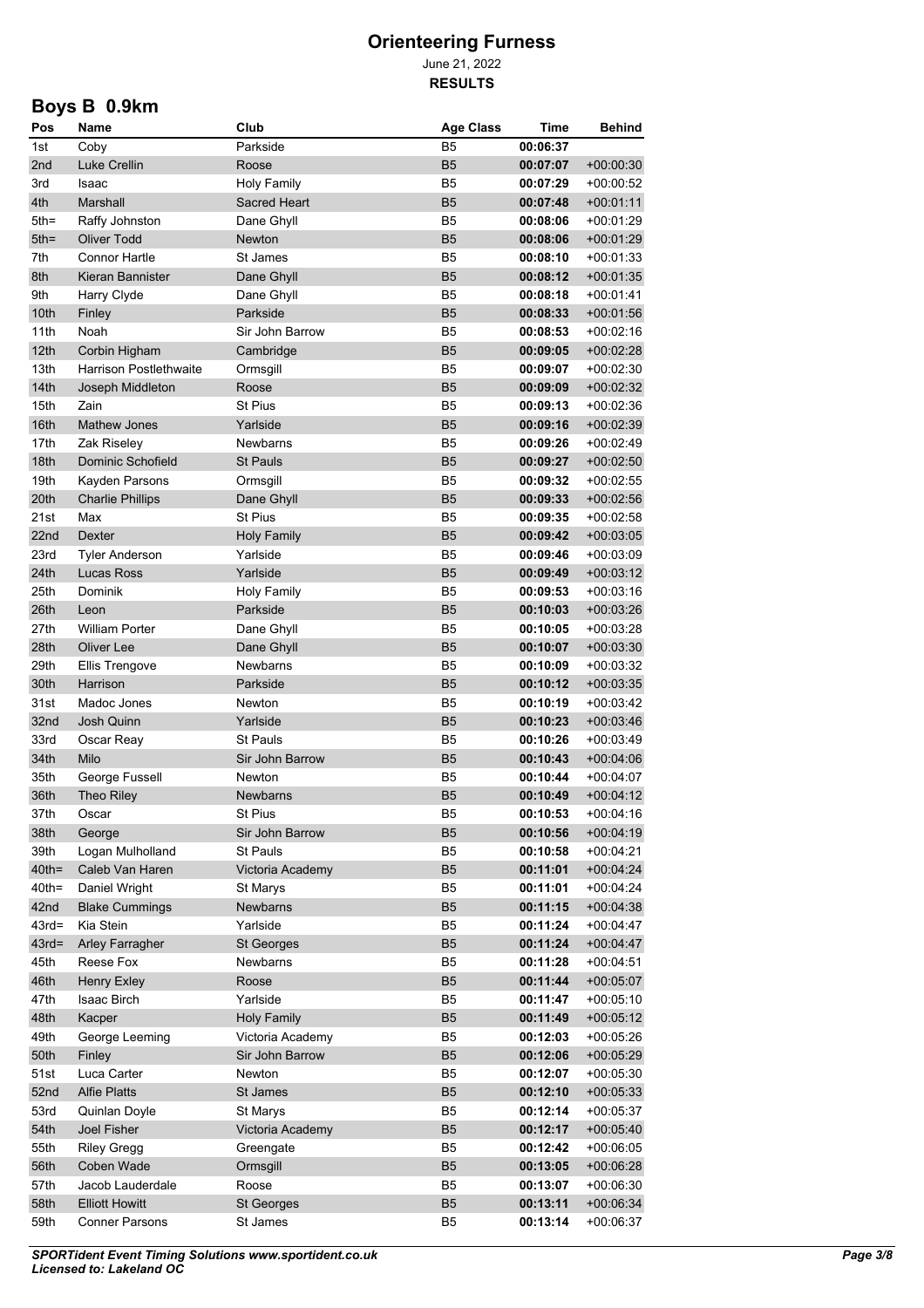June 21, 2022 **RESULTS**

# **Boys B 0.9km**

| Pos  | Name                   | Club                | <b>Age Class</b> | <b>Time</b> | <b>Behind</b> |
|------|------------------------|---------------------|------------------|-------------|---------------|
| 60th | <b>Conor Gowling</b>   | Greengate           | <b>B5</b>        | 00:13:39    | $+00.07:02$   |
| 61st | Cohen Van-Beek         | Newton              | <b>B5</b>        | 00:13:50    | $+00:07:13$   |
| 62nd | Connor Morgan          | Victoria Academy    | B <sub>5</sub>   | 00:13:52    | $+00.07:15$   |
| 63rd | Reuben Doyle           | <b>St Pauls</b>     | <b>B5</b>        | 00:14:11    | $+00:07:34$   |
| 64th | L-Jay                  | Sacred Heart        | B5               | 00:14:43    | $+00.08.06$   |
| 65th | <b>Harry Platts</b>    | St James            | <b>B5</b>        | 00:14:44    | $+00:08:07$   |
| 66th | Harry Kane             | <b>St Pauls</b>     | B5               | 00:14:47    | $+00.08:10$   |
| 67th | Cody Grieve            | St Georges          | B <sub>5</sub>   | 00:14:54    | $+00:08:17$   |
| 68th | Leo                    | Sacred Heart        | B5               | 00:15:08    | $+00:08:31$   |
| 69th | <b>Orson Sutcliffe</b> | Victoria Academy    | B <sub>5</sub>   | 00:15:23    | $+00.08:46$   |
| 70th | Thomas                 | <b>Holy Family</b>  | B5               | 00:15:32    | $+00:08:55$   |
| 71st | Mason Johnson          | <b>St Georges</b>   | B <sub>5</sub>   | 00:15:49    | $+00:09:12$   |
| 72nd | Sam Phizacklea         | St Georges          | B5               | 00:16:15    | +00:09:38     |
| 73rd | Jack McCreath          | <b>Newton</b>       | B <sub>5</sub>   | 00:16:30    | $+00.09.53$   |
| 74th | Jaiden                 | Sacred Heart        | B5               | 00:17:33    | $+00:10:56$   |
| 75th | <b>Kallum Davies</b>   | <b>St Pauls</b>     | B <sub>5</sub>   | 00:19:55    | $+00:13:18$   |
| 76th | Hudson Judge           | Greengate           | B5               | 00:20:09    | $+00.13.32$   |
| 77th | <b>Tommy Calow</b>     | Cambridge           | B <sub>5</sub>   | 00:20:29    | $+00:13:52$   |
| 78th | Kofi Pearson           | Greengate           | B5               | 00:21:45    | $+00.15.08$   |
| 79th | Olly Thorne            | Ormsgill            | <b>B5</b>        | 00:22:27    | $+00.15.50$   |
| 80th | Shane Lippitt          | Cambridge           | B5               | 00:23:10    | +00:16:33     |
| 81st | <b>Harley Speirs</b>   | St James            | <b>B5</b>        | 00:25:58    | $+00:19:21$   |
| 82nd | Oliver Pickering       | Cambridge           | B5               | 00:28:14    | $+00.21.37$   |
|      | Kai Hoyland            | Cambridge           | <b>B5</b>        | m3-10       |               |
|      | Harley Williamson      | St Marys            | B <sub>5</sub>   | w11         |               |
|      | <b>Ivan</b>            | Sir John Barrow     | <b>B5</b>        | m10         |               |
|      | Connor Lawson          | St Marys            | B <sub>5</sub>   | m10         |               |
|      | Caleb                  | Sir John Barrow     | <b>B5</b>        | m10         |               |
|      | <b>Freddie Thorne</b>  | St Marys            | B <sub>5</sub>   | m5          |               |
|      | Lewis Kyle             | Victoria Academy    | <b>B5</b>        | w3          |               |
|      | Joe Armistead          | St Marys            | B <sub>5</sub>   | w11         |               |
|      | Dylan                  | <b>Sacred Heart</b> | B <sub>5</sub>   | w5 w11      |               |
|      | Joshua Forsyth         | Ormsgill            | B5               | w6 w11      |               |
|      | Jack                   | Parkside            | B <sub>5</sub>   | w6          |               |
|      | Alex                   | Parkside            | B5               | m11         |               |
|      | <b>Jack Welsh</b>      | Roose               | B <sub>5</sub>   | w7          |               |
|      | Corbin Biddle          | Roose               | B5               | m11         |               |
|      | Alex Szwedo            | Newbarns            | B5               | w3          |               |
|      | Jaiden                 | <b>Holy Family</b>  | B5               | m11         |               |
|      | <b>Charlie Priss</b>   | <b>St Georges</b>   | <b>B5</b>        | m7-8 m10    |               |
|      | Noah Robinson          | Greengate           | B5               | m10         |               |
|      | Leo Tierney            | St James            | <b>B5</b>        | m11         |               |
|      | Cohen                  | Sacred Heart        | B5               | m3          |               |
|      | Kai Gunn               | Ormsgill            | B5               | m9          |               |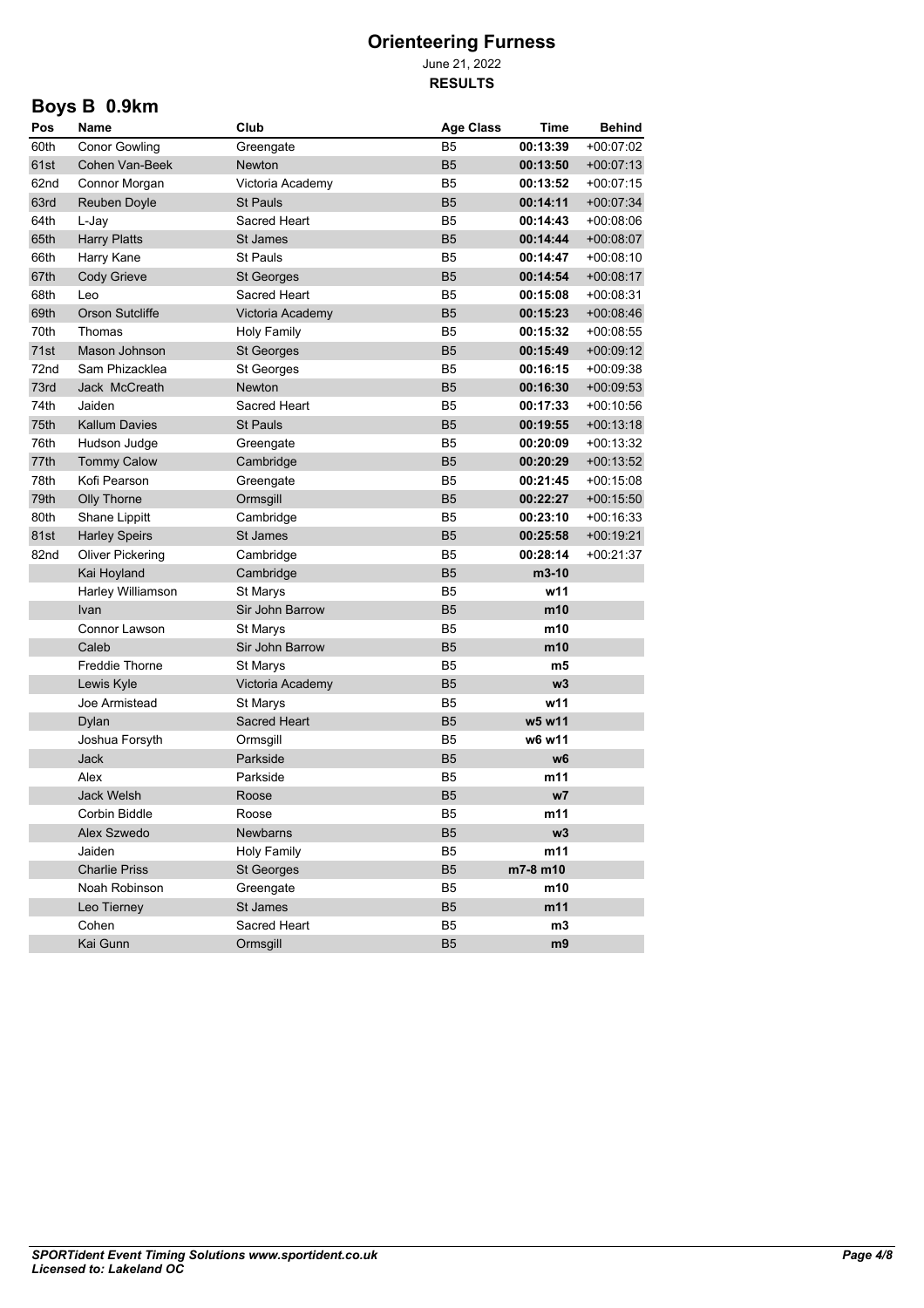June 21, 2022 **RESULTS**

#### **Girls A 0.8km**

| 1st<br>Kate<br>Sir John Barrow<br>G <sub>5</sub><br>00:05:17<br>G <sub>5</sub><br>$+00.02:12$<br>2nd<br>Sophia<br>Holy Family<br>00:07:29<br>Newbarns<br>G5<br>+00:02:30<br>3rd<br>Amy Hadwin<br>00:07:47<br>4th<br><b>Holy Family</b><br>G <sub>5</sub><br>$+00.02.36$<br>Pippa<br>00:07:53<br>Chloe<br>Sacred Heart<br>G5<br>+00:02:44<br>5th<br>00:08:01<br>6th<br><b>Tess</b><br>Sir John Barrow<br>G <sub>5</sub><br>00:08:11<br>$+00.02.54$<br>7th<br>Amelia Parker<br>G5<br>00:08:21<br>$+00.03.04$<br><b>Newbarns</b><br>8th<br>G <sub>5</sub><br>00:08:24<br>Brogan Brown<br>Ormsgill<br>+00:03:07<br>9th<br>G5<br>00:08:27<br>+00:03:10<br>Megan Coltherd<br>St Georges<br>10th<br><b>Isobel Crompton</b><br>Victoria Academy<br>G <sub>5</sub><br>00:08:29<br>+00:03:12<br>$11$ th=<br>Grace Anderson<br>Yarlside<br>G5<br>00:08:34<br>+00:03:17<br>$11$ th=<br>Ayla Johnson<br>St James<br>G <sub>5</sub><br>00:08:34<br>$+00.03.17$<br>13th<br>Sadie Mould<br>G5<br>+00:03:28<br>Victoria Academy<br>00:08:45<br>14th<br><b>Eleanor Abernethy</b><br>Yarlside<br>G <sub>5</sub><br>00:08:47<br>$+00.03.30$<br>15th<br>Parkside<br>G5<br>+00:03:36<br>Macie<br>00:08:53<br>$16th =$<br><b>Lily Scaife</b><br>G <sub>5</sub><br>00:08:56<br>$+00.03.39$<br>Dane Ghyll<br>$16th =$<br>G5<br>Sienna Hill<br>Yarlside<br>00:08:56<br>+00:03:39<br>18th<br>Bella Johnson<br>Yarlside<br>G <sub>5</sub><br>00:08:58<br>$+00.03.41$<br>19th<br><b>Holy Family</b><br>G5<br>00:09:06<br>+00:03:49<br>Florence<br>20th<br>Sacred Heart<br>G <sub>5</sub><br>00:09:08<br>$+00.03.51$<br>Bethany<br>21st<br><b>St Pius</b><br>G5<br>Lena<br>00:09:16<br>+00:03:59<br>22nd<br>G <sub>5</sub><br>Hanying Gu<br>Dane Ghyll<br>00:09:17<br>+00:04:00<br>$23rd =$<br>Isla Smith<br>G5<br>Roose<br>00:09:19<br>+00:04:02<br>G <sub>5</sub><br>$23rd =$<br>Connie<br><b>Holy Family</b><br>00:09:19<br>$+00.04.02$<br>25th<br>G5<br>00:09:24<br>Ashleigh Morley<br>Cambridge<br>+00:04:07<br>26th<br>G <sub>5</sub><br>Sir John Barrow<br>00:09:26<br>Lucy<br>+00:04:09<br>G5<br>$27th =$<br><b>Lily Drake</b><br>Dane Ghyll<br>00:09:37<br>+00:04:20<br>$27th =$<br>G <sub>5</sub><br>00:09:37<br>$+00.04:20$<br>Lacey-Jai Moore<br>Greengate<br>G5<br>29th<br>Romey Archer<br>Roose<br>00:09:38<br>+00:04:21<br>30th<br>G <sub>5</sub><br>Mercedes Charnley<br>00:09:45<br>$+00.04.28$<br>Ormsgill<br>31st<br>G5<br>Jorgie Davies<br>St Georges<br>00:09:47<br>+00:04:30<br>32nd<br>G <sub>5</sub><br><b>Kirby Gleaves</b><br>Victoria Academy<br>00:09:53<br>$+00.04.36$<br>33rd<br>Milly<br>G5<br><b>Holy Family</b><br>00:10:04<br>+00:04:47<br>34th<br>Evie Clarke<br>G <sub>5</sub><br><b>St Pauls</b><br>00:10:09<br>+00:04:52<br>35th<br>Yarlside<br>G <sub>5</sub><br>Oona Joughin Mossop<br>00:10:12<br>+00:04:55<br>36th<br>G <sub>5</sub><br>Amelia<br><b>Sacred Heart</b><br>00:10:15<br>$+00.04.58$<br>37th<br>Charlotte Davies<br>Roose<br>G5<br>00:10:22<br>$+00.05.05$<br>G <sub>5</sub><br>38th<br>00:10:23<br>$+00.05.06$<br>Alexia<br>Parkside<br>G <sub>5</sub><br>39th<br>Parkside<br>00:10:28<br>+00:05:11<br>Iga<br>40th<br>Ruby Smith<br>G <sub>5</sub><br>Cambridge<br>00:10:30<br>$+00.05:13$<br>41st<br><b>Ruby Dale</b><br>St Pauls<br>G <sub>5</sub><br>00:10:43<br>$+00.05:26$<br>42nd<br>Willow<br>G <sub>5</sub><br><b>St Pius</b><br>00:10:45<br>$+00.05.28$<br>43rd<br>Gracie Mae Bond<br><b>Newbarns</b><br>G <sub>5</sub><br>00:10:51<br>$+00.05.34$<br>$44th =$<br>Ormsgill<br>G <sub>5</sub><br>00:11:01<br>$+00.05.44$<br><b>Tyleasha Parsons</b><br>$44$ th=<br>Sophia Read<br>St Georges<br>G <sub>5</sub><br>00:11:01<br>$+00.05.44$<br>$44$ th=<br>Imhari-Sian Stewart<br>St James<br>G <sub>5</sub><br>00:11:01<br>$+00.05.44$<br>47th<br>Lily Baker<br>Dane Ghyll<br>G <sub>5</sub><br>00:11:02<br>$+00.05:45$<br>48th<br><b>Taryn Dobson</b><br>St Pauls<br>G <sub>5</sub><br>00:11:06<br>$+00.05.49$<br>49th<br>Edie Wilson<br>Victoria Academy<br>G <sub>5</sub><br>00:11:07<br>$+00:05:50$<br>G <sub>5</sub><br>50th<br>Maddy<br>Sir John Barrow<br>00:11:18<br>$+00.06.01$<br>51st<br>Alexie<br>Parkside<br>G5<br>00:11:19<br>$+00.06.02$<br>52nd<br>Kara<br>St Pius<br>G <sub>5</sub><br>00:11:23<br>$+00.06.06$<br>53rd<br>Sophie<br>Sir John Barrow<br>G <sub>5</sub><br>00:11:26<br>+00:06:09<br>54th<br>Jorja Hill<br>St James<br>G <sub>5</sub><br>00:11:37<br>$+00.06:20$<br>55th<br>Hallie Graham<br>Victoria Academy<br>G <sub>5</sub><br>00:11:38<br>$+00:06:21$<br>56th<br>Poppy Clare<br>Cambridge<br>G <sub>5</sub><br>00:11:39<br>$+00.06:22$<br>57th<br>Maisie Farish<br>Dane Ghyll<br>G5<br>00:11:41<br>$+00:06:24$<br>58th<br>Aaliyah Cubiss<br>St James<br>G <sub>5</sub><br>00:11:54<br>$+00.06.37$ | Pos  | Name                | Club   | <b>Age Class</b> | Time     | Behind      |
|----------------------------------------------------------------------------------------------------------------------------------------------------------------------------------------------------------------------------------------------------------------------------------------------------------------------------------------------------------------------------------------------------------------------------------------------------------------------------------------------------------------------------------------------------------------------------------------------------------------------------------------------------------------------------------------------------------------------------------------------------------------------------------------------------------------------------------------------------------------------------------------------------------------------------------------------------------------------------------------------------------------------------------------------------------------------------------------------------------------------------------------------------------------------------------------------------------------------------------------------------------------------------------------------------------------------------------------------------------------------------------------------------------------------------------------------------------------------------------------------------------------------------------------------------------------------------------------------------------------------------------------------------------------------------------------------------------------------------------------------------------------------------------------------------------------------------------------------------------------------------------------------------------------------------------------------------------------------------------------------------------------------------------------------------------------------------------------------------------------------------------------------------------------------------------------------------------------------------------------------------------------------------------------------------------------------------------------------------------------------------------------------------------------------------------------------------------------------------------------------------------------------------------------------------------------------------------------------------------------------------------------------------------------------------------------------------------------------------------------------------------------------------------------------------------------------------------------------------------------------------------------------------------------------------------------------------------------------------------------------------------------------------------------------------------------------------------------------------------------------------------------------------------------------------------------------------------------------------------------------------------------------------------------------------------------------------------------------------------------------------------------------------------------------------------------------------------------------------------------------------------------------------------------------------------------------------------------------------------------------------------------------------------------------------------------------------------------------------------------------------------------------------------------------------------------------------------------------------------------------------------------------------------------------------------------------------------------------------------------------------------------------------------------------------------------------------------------------------------------------------------------------------------------------------------------------------------------------------------------------------------------------------------------------------------------------------------------------------------------------------------------------------------------------------------------------------------------------------------------------------------------------------------------------------------------------------------------------------------------------------------------------------------------------------------------------------------------------------------------------------------------------|------|---------------------|--------|------------------|----------|-------------|
|                                                                                                                                                                                                                                                                                                                                                                                                                                                                                                                                                                                                                                                                                                                                                                                                                                                                                                                                                                                                                                                                                                                                                                                                                                                                                                                                                                                                                                                                                                                                                                                                                                                                                                                                                                                                                                                                                                                                                                                                                                                                                                                                                                                                                                                                                                                                                                                                                                                                                                                                                                                                                                                                                                                                                                                                                                                                                                                                                                                                                                                                                                                                                                                                                                                                                                                                                                                                                                                                                                                                                                                                                                                                                                                                                                                                                                                                                                                                                                                                                                                                                                                                                                                                                                                                                                                                                                                                                                                                                                                                                                                                                                                                                                                                                                      |      |                     |        |                  |          |             |
|                                                                                                                                                                                                                                                                                                                                                                                                                                                                                                                                                                                                                                                                                                                                                                                                                                                                                                                                                                                                                                                                                                                                                                                                                                                                                                                                                                                                                                                                                                                                                                                                                                                                                                                                                                                                                                                                                                                                                                                                                                                                                                                                                                                                                                                                                                                                                                                                                                                                                                                                                                                                                                                                                                                                                                                                                                                                                                                                                                                                                                                                                                                                                                                                                                                                                                                                                                                                                                                                                                                                                                                                                                                                                                                                                                                                                                                                                                                                                                                                                                                                                                                                                                                                                                                                                                                                                                                                                                                                                                                                                                                                                                                                                                                                                                      |      |                     |        |                  |          |             |
|                                                                                                                                                                                                                                                                                                                                                                                                                                                                                                                                                                                                                                                                                                                                                                                                                                                                                                                                                                                                                                                                                                                                                                                                                                                                                                                                                                                                                                                                                                                                                                                                                                                                                                                                                                                                                                                                                                                                                                                                                                                                                                                                                                                                                                                                                                                                                                                                                                                                                                                                                                                                                                                                                                                                                                                                                                                                                                                                                                                                                                                                                                                                                                                                                                                                                                                                                                                                                                                                                                                                                                                                                                                                                                                                                                                                                                                                                                                                                                                                                                                                                                                                                                                                                                                                                                                                                                                                                                                                                                                                                                                                                                                                                                                                                                      |      |                     |        |                  |          |             |
|                                                                                                                                                                                                                                                                                                                                                                                                                                                                                                                                                                                                                                                                                                                                                                                                                                                                                                                                                                                                                                                                                                                                                                                                                                                                                                                                                                                                                                                                                                                                                                                                                                                                                                                                                                                                                                                                                                                                                                                                                                                                                                                                                                                                                                                                                                                                                                                                                                                                                                                                                                                                                                                                                                                                                                                                                                                                                                                                                                                                                                                                                                                                                                                                                                                                                                                                                                                                                                                                                                                                                                                                                                                                                                                                                                                                                                                                                                                                                                                                                                                                                                                                                                                                                                                                                                                                                                                                                                                                                                                                                                                                                                                                                                                                                                      |      |                     |        |                  |          |             |
|                                                                                                                                                                                                                                                                                                                                                                                                                                                                                                                                                                                                                                                                                                                                                                                                                                                                                                                                                                                                                                                                                                                                                                                                                                                                                                                                                                                                                                                                                                                                                                                                                                                                                                                                                                                                                                                                                                                                                                                                                                                                                                                                                                                                                                                                                                                                                                                                                                                                                                                                                                                                                                                                                                                                                                                                                                                                                                                                                                                                                                                                                                                                                                                                                                                                                                                                                                                                                                                                                                                                                                                                                                                                                                                                                                                                                                                                                                                                                                                                                                                                                                                                                                                                                                                                                                                                                                                                                                                                                                                                                                                                                                                                                                                                                                      |      |                     |        |                  |          |             |
|                                                                                                                                                                                                                                                                                                                                                                                                                                                                                                                                                                                                                                                                                                                                                                                                                                                                                                                                                                                                                                                                                                                                                                                                                                                                                                                                                                                                                                                                                                                                                                                                                                                                                                                                                                                                                                                                                                                                                                                                                                                                                                                                                                                                                                                                                                                                                                                                                                                                                                                                                                                                                                                                                                                                                                                                                                                                                                                                                                                                                                                                                                                                                                                                                                                                                                                                                                                                                                                                                                                                                                                                                                                                                                                                                                                                                                                                                                                                                                                                                                                                                                                                                                                                                                                                                                                                                                                                                                                                                                                                                                                                                                                                                                                                                                      |      |                     |        |                  |          |             |
|                                                                                                                                                                                                                                                                                                                                                                                                                                                                                                                                                                                                                                                                                                                                                                                                                                                                                                                                                                                                                                                                                                                                                                                                                                                                                                                                                                                                                                                                                                                                                                                                                                                                                                                                                                                                                                                                                                                                                                                                                                                                                                                                                                                                                                                                                                                                                                                                                                                                                                                                                                                                                                                                                                                                                                                                                                                                                                                                                                                                                                                                                                                                                                                                                                                                                                                                                                                                                                                                                                                                                                                                                                                                                                                                                                                                                                                                                                                                                                                                                                                                                                                                                                                                                                                                                                                                                                                                                                                                                                                                                                                                                                                                                                                                                                      |      |                     |        |                  |          |             |
|                                                                                                                                                                                                                                                                                                                                                                                                                                                                                                                                                                                                                                                                                                                                                                                                                                                                                                                                                                                                                                                                                                                                                                                                                                                                                                                                                                                                                                                                                                                                                                                                                                                                                                                                                                                                                                                                                                                                                                                                                                                                                                                                                                                                                                                                                                                                                                                                                                                                                                                                                                                                                                                                                                                                                                                                                                                                                                                                                                                                                                                                                                                                                                                                                                                                                                                                                                                                                                                                                                                                                                                                                                                                                                                                                                                                                                                                                                                                                                                                                                                                                                                                                                                                                                                                                                                                                                                                                                                                                                                                                                                                                                                                                                                                                                      |      |                     |        |                  |          |             |
|                                                                                                                                                                                                                                                                                                                                                                                                                                                                                                                                                                                                                                                                                                                                                                                                                                                                                                                                                                                                                                                                                                                                                                                                                                                                                                                                                                                                                                                                                                                                                                                                                                                                                                                                                                                                                                                                                                                                                                                                                                                                                                                                                                                                                                                                                                                                                                                                                                                                                                                                                                                                                                                                                                                                                                                                                                                                                                                                                                                                                                                                                                                                                                                                                                                                                                                                                                                                                                                                                                                                                                                                                                                                                                                                                                                                                                                                                                                                                                                                                                                                                                                                                                                                                                                                                                                                                                                                                                                                                                                                                                                                                                                                                                                                                                      |      |                     |        |                  |          |             |
|                                                                                                                                                                                                                                                                                                                                                                                                                                                                                                                                                                                                                                                                                                                                                                                                                                                                                                                                                                                                                                                                                                                                                                                                                                                                                                                                                                                                                                                                                                                                                                                                                                                                                                                                                                                                                                                                                                                                                                                                                                                                                                                                                                                                                                                                                                                                                                                                                                                                                                                                                                                                                                                                                                                                                                                                                                                                                                                                                                                                                                                                                                                                                                                                                                                                                                                                                                                                                                                                                                                                                                                                                                                                                                                                                                                                                                                                                                                                                                                                                                                                                                                                                                                                                                                                                                                                                                                                                                                                                                                                                                                                                                                                                                                                                                      |      |                     |        |                  |          |             |
|                                                                                                                                                                                                                                                                                                                                                                                                                                                                                                                                                                                                                                                                                                                                                                                                                                                                                                                                                                                                                                                                                                                                                                                                                                                                                                                                                                                                                                                                                                                                                                                                                                                                                                                                                                                                                                                                                                                                                                                                                                                                                                                                                                                                                                                                                                                                                                                                                                                                                                                                                                                                                                                                                                                                                                                                                                                                                                                                                                                                                                                                                                                                                                                                                                                                                                                                                                                                                                                                                                                                                                                                                                                                                                                                                                                                                                                                                                                                                                                                                                                                                                                                                                                                                                                                                                                                                                                                                                                                                                                                                                                                                                                                                                                                                                      |      |                     |        |                  |          |             |
|                                                                                                                                                                                                                                                                                                                                                                                                                                                                                                                                                                                                                                                                                                                                                                                                                                                                                                                                                                                                                                                                                                                                                                                                                                                                                                                                                                                                                                                                                                                                                                                                                                                                                                                                                                                                                                                                                                                                                                                                                                                                                                                                                                                                                                                                                                                                                                                                                                                                                                                                                                                                                                                                                                                                                                                                                                                                                                                                                                                                                                                                                                                                                                                                                                                                                                                                                                                                                                                                                                                                                                                                                                                                                                                                                                                                                                                                                                                                                                                                                                                                                                                                                                                                                                                                                                                                                                                                                                                                                                                                                                                                                                                                                                                                                                      |      |                     |        |                  |          |             |
|                                                                                                                                                                                                                                                                                                                                                                                                                                                                                                                                                                                                                                                                                                                                                                                                                                                                                                                                                                                                                                                                                                                                                                                                                                                                                                                                                                                                                                                                                                                                                                                                                                                                                                                                                                                                                                                                                                                                                                                                                                                                                                                                                                                                                                                                                                                                                                                                                                                                                                                                                                                                                                                                                                                                                                                                                                                                                                                                                                                                                                                                                                                                                                                                                                                                                                                                                                                                                                                                                                                                                                                                                                                                                                                                                                                                                                                                                                                                                                                                                                                                                                                                                                                                                                                                                                                                                                                                                                                                                                                                                                                                                                                                                                                                                                      |      |                     |        |                  |          |             |
|                                                                                                                                                                                                                                                                                                                                                                                                                                                                                                                                                                                                                                                                                                                                                                                                                                                                                                                                                                                                                                                                                                                                                                                                                                                                                                                                                                                                                                                                                                                                                                                                                                                                                                                                                                                                                                                                                                                                                                                                                                                                                                                                                                                                                                                                                                                                                                                                                                                                                                                                                                                                                                                                                                                                                                                                                                                                                                                                                                                                                                                                                                                                                                                                                                                                                                                                                                                                                                                                                                                                                                                                                                                                                                                                                                                                                                                                                                                                                                                                                                                                                                                                                                                                                                                                                                                                                                                                                                                                                                                                                                                                                                                                                                                                                                      |      |                     |        |                  |          |             |
|                                                                                                                                                                                                                                                                                                                                                                                                                                                                                                                                                                                                                                                                                                                                                                                                                                                                                                                                                                                                                                                                                                                                                                                                                                                                                                                                                                                                                                                                                                                                                                                                                                                                                                                                                                                                                                                                                                                                                                                                                                                                                                                                                                                                                                                                                                                                                                                                                                                                                                                                                                                                                                                                                                                                                                                                                                                                                                                                                                                                                                                                                                                                                                                                                                                                                                                                                                                                                                                                                                                                                                                                                                                                                                                                                                                                                                                                                                                                                                                                                                                                                                                                                                                                                                                                                                                                                                                                                                                                                                                                                                                                                                                                                                                                                                      |      |                     |        |                  |          |             |
|                                                                                                                                                                                                                                                                                                                                                                                                                                                                                                                                                                                                                                                                                                                                                                                                                                                                                                                                                                                                                                                                                                                                                                                                                                                                                                                                                                                                                                                                                                                                                                                                                                                                                                                                                                                                                                                                                                                                                                                                                                                                                                                                                                                                                                                                                                                                                                                                                                                                                                                                                                                                                                                                                                                                                                                                                                                                                                                                                                                                                                                                                                                                                                                                                                                                                                                                                                                                                                                                                                                                                                                                                                                                                                                                                                                                                                                                                                                                                                                                                                                                                                                                                                                                                                                                                                                                                                                                                                                                                                                                                                                                                                                                                                                                                                      |      |                     |        |                  |          |             |
|                                                                                                                                                                                                                                                                                                                                                                                                                                                                                                                                                                                                                                                                                                                                                                                                                                                                                                                                                                                                                                                                                                                                                                                                                                                                                                                                                                                                                                                                                                                                                                                                                                                                                                                                                                                                                                                                                                                                                                                                                                                                                                                                                                                                                                                                                                                                                                                                                                                                                                                                                                                                                                                                                                                                                                                                                                                                                                                                                                                                                                                                                                                                                                                                                                                                                                                                                                                                                                                                                                                                                                                                                                                                                                                                                                                                                                                                                                                                                                                                                                                                                                                                                                                                                                                                                                                                                                                                                                                                                                                                                                                                                                                                                                                                                                      |      |                     |        |                  |          |             |
|                                                                                                                                                                                                                                                                                                                                                                                                                                                                                                                                                                                                                                                                                                                                                                                                                                                                                                                                                                                                                                                                                                                                                                                                                                                                                                                                                                                                                                                                                                                                                                                                                                                                                                                                                                                                                                                                                                                                                                                                                                                                                                                                                                                                                                                                                                                                                                                                                                                                                                                                                                                                                                                                                                                                                                                                                                                                                                                                                                                                                                                                                                                                                                                                                                                                                                                                                                                                                                                                                                                                                                                                                                                                                                                                                                                                                                                                                                                                                                                                                                                                                                                                                                                                                                                                                                                                                                                                                                                                                                                                                                                                                                                                                                                                                                      |      |                     |        |                  |          |             |
|                                                                                                                                                                                                                                                                                                                                                                                                                                                                                                                                                                                                                                                                                                                                                                                                                                                                                                                                                                                                                                                                                                                                                                                                                                                                                                                                                                                                                                                                                                                                                                                                                                                                                                                                                                                                                                                                                                                                                                                                                                                                                                                                                                                                                                                                                                                                                                                                                                                                                                                                                                                                                                                                                                                                                                                                                                                                                                                                                                                                                                                                                                                                                                                                                                                                                                                                                                                                                                                                                                                                                                                                                                                                                                                                                                                                                                                                                                                                                                                                                                                                                                                                                                                                                                                                                                                                                                                                                                                                                                                                                                                                                                                                                                                                                                      |      |                     |        |                  |          |             |
|                                                                                                                                                                                                                                                                                                                                                                                                                                                                                                                                                                                                                                                                                                                                                                                                                                                                                                                                                                                                                                                                                                                                                                                                                                                                                                                                                                                                                                                                                                                                                                                                                                                                                                                                                                                                                                                                                                                                                                                                                                                                                                                                                                                                                                                                                                                                                                                                                                                                                                                                                                                                                                                                                                                                                                                                                                                                                                                                                                                                                                                                                                                                                                                                                                                                                                                                                                                                                                                                                                                                                                                                                                                                                                                                                                                                                                                                                                                                                                                                                                                                                                                                                                                                                                                                                                                                                                                                                                                                                                                                                                                                                                                                                                                                                                      |      |                     |        |                  |          |             |
|                                                                                                                                                                                                                                                                                                                                                                                                                                                                                                                                                                                                                                                                                                                                                                                                                                                                                                                                                                                                                                                                                                                                                                                                                                                                                                                                                                                                                                                                                                                                                                                                                                                                                                                                                                                                                                                                                                                                                                                                                                                                                                                                                                                                                                                                                                                                                                                                                                                                                                                                                                                                                                                                                                                                                                                                                                                                                                                                                                                                                                                                                                                                                                                                                                                                                                                                                                                                                                                                                                                                                                                                                                                                                                                                                                                                                                                                                                                                                                                                                                                                                                                                                                                                                                                                                                                                                                                                                                                                                                                                                                                                                                                                                                                                                                      |      |                     |        |                  |          |             |
|                                                                                                                                                                                                                                                                                                                                                                                                                                                                                                                                                                                                                                                                                                                                                                                                                                                                                                                                                                                                                                                                                                                                                                                                                                                                                                                                                                                                                                                                                                                                                                                                                                                                                                                                                                                                                                                                                                                                                                                                                                                                                                                                                                                                                                                                                                                                                                                                                                                                                                                                                                                                                                                                                                                                                                                                                                                                                                                                                                                                                                                                                                                                                                                                                                                                                                                                                                                                                                                                                                                                                                                                                                                                                                                                                                                                                                                                                                                                                                                                                                                                                                                                                                                                                                                                                                                                                                                                                                                                                                                                                                                                                                                                                                                                                                      |      |                     |        |                  |          |             |
|                                                                                                                                                                                                                                                                                                                                                                                                                                                                                                                                                                                                                                                                                                                                                                                                                                                                                                                                                                                                                                                                                                                                                                                                                                                                                                                                                                                                                                                                                                                                                                                                                                                                                                                                                                                                                                                                                                                                                                                                                                                                                                                                                                                                                                                                                                                                                                                                                                                                                                                                                                                                                                                                                                                                                                                                                                                                                                                                                                                                                                                                                                                                                                                                                                                                                                                                                                                                                                                                                                                                                                                                                                                                                                                                                                                                                                                                                                                                                                                                                                                                                                                                                                                                                                                                                                                                                                                                                                                                                                                                                                                                                                                                                                                                                                      |      |                     |        |                  |          |             |
|                                                                                                                                                                                                                                                                                                                                                                                                                                                                                                                                                                                                                                                                                                                                                                                                                                                                                                                                                                                                                                                                                                                                                                                                                                                                                                                                                                                                                                                                                                                                                                                                                                                                                                                                                                                                                                                                                                                                                                                                                                                                                                                                                                                                                                                                                                                                                                                                                                                                                                                                                                                                                                                                                                                                                                                                                                                                                                                                                                                                                                                                                                                                                                                                                                                                                                                                                                                                                                                                                                                                                                                                                                                                                                                                                                                                                                                                                                                                                                                                                                                                                                                                                                                                                                                                                                                                                                                                                                                                                                                                                                                                                                                                                                                                                                      |      |                     |        |                  |          |             |
|                                                                                                                                                                                                                                                                                                                                                                                                                                                                                                                                                                                                                                                                                                                                                                                                                                                                                                                                                                                                                                                                                                                                                                                                                                                                                                                                                                                                                                                                                                                                                                                                                                                                                                                                                                                                                                                                                                                                                                                                                                                                                                                                                                                                                                                                                                                                                                                                                                                                                                                                                                                                                                                                                                                                                                                                                                                                                                                                                                                                                                                                                                                                                                                                                                                                                                                                                                                                                                                                                                                                                                                                                                                                                                                                                                                                                                                                                                                                                                                                                                                                                                                                                                                                                                                                                                                                                                                                                                                                                                                                                                                                                                                                                                                                                                      |      |                     |        |                  |          |             |
|                                                                                                                                                                                                                                                                                                                                                                                                                                                                                                                                                                                                                                                                                                                                                                                                                                                                                                                                                                                                                                                                                                                                                                                                                                                                                                                                                                                                                                                                                                                                                                                                                                                                                                                                                                                                                                                                                                                                                                                                                                                                                                                                                                                                                                                                                                                                                                                                                                                                                                                                                                                                                                                                                                                                                                                                                                                                                                                                                                                                                                                                                                                                                                                                                                                                                                                                                                                                                                                                                                                                                                                                                                                                                                                                                                                                                                                                                                                                                                                                                                                                                                                                                                                                                                                                                                                                                                                                                                                                                                                                                                                                                                                                                                                                                                      |      |                     |        |                  |          |             |
|                                                                                                                                                                                                                                                                                                                                                                                                                                                                                                                                                                                                                                                                                                                                                                                                                                                                                                                                                                                                                                                                                                                                                                                                                                                                                                                                                                                                                                                                                                                                                                                                                                                                                                                                                                                                                                                                                                                                                                                                                                                                                                                                                                                                                                                                                                                                                                                                                                                                                                                                                                                                                                                                                                                                                                                                                                                                                                                                                                                                                                                                                                                                                                                                                                                                                                                                                                                                                                                                                                                                                                                                                                                                                                                                                                                                                                                                                                                                                                                                                                                                                                                                                                                                                                                                                                                                                                                                                                                                                                                                                                                                                                                                                                                                                                      |      |                     |        |                  |          |             |
|                                                                                                                                                                                                                                                                                                                                                                                                                                                                                                                                                                                                                                                                                                                                                                                                                                                                                                                                                                                                                                                                                                                                                                                                                                                                                                                                                                                                                                                                                                                                                                                                                                                                                                                                                                                                                                                                                                                                                                                                                                                                                                                                                                                                                                                                                                                                                                                                                                                                                                                                                                                                                                                                                                                                                                                                                                                                                                                                                                                                                                                                                                                                                                                                                                                                                                                                                                                                                                                                                                                                                                                                                                                                                                                                                                                                                                                                                                                                                                                                                                                                                                                                                                                                                                                                                                                                                                                                                                                                                                                                                                                                                                                                                                                                                                      |      |                     |        |                  |          |             |
|                                                                                                                                                                                                                                                                                                                                                                                                                                                                                                                                                                                                                                                                                                                                                                                                                                                                                                                                                                                                                                                                                                                                                                                                                                                                                                                                                                                                                                                                                                                                                                                                                                                                                                                                                                                                                                                                                                                                                                                                                                                                                                                                                                                                                                                                                                                                                                                                                                                                                                                                                                                                                                                                                                                                                                                                                                                                                                                                                                                                                                                                                                                                                                                                                                                                                                                                                                                                                                                                                                                                                                                                                                                                                                                                                                                                                                                                                                                                                                                                                                                                                                                                                                                                                                                                                                                                                                                                                                                                                                                                                                                                                                                                                                                                                                      |      |                     |        |                  |          |             |
|                                                                                                                                                                                                                                                                                                                                                                                                                                                                                                                                                                                                                                                                                                                                                                                                                                                                                                                                                                                                                                                                                                                                                                                                                                                                                                                                                                                                                                                                                                                                                                                                                                                                                                                                                                                                                                                                                                                                                                                                                                                                                                                                                                                                                                                                                                                                                                                                                                                                                                                                                                                                                                                                                                                                                                                                                                                                                                                                                                                                                                                                                                                                                                                                                                                                                                                                                                                                                                                                                                                                                                                                                                                                                                                                                                                                                                                                                                                                                                                                                                                                                                                                                                                                                                                                                                                                                                                                                                                                                                                                                                                                                                                                                                                                                                      |      |                     |        |                  |          |             |
|                                                                                                                                                                                                                                                                                                                                                                                                                                                                                                                                                                                                                                                                                                                                                                                                                                                                                                                                                                                                                                                                                                                                                                                                                                                                                                                                                                                                                                                                                                                                                                                                                                                                                                                                                                                                                                                                                                                                                                                                                                                                                                                                                                                                                                                                                                                                                                                                                                                                                                                                                                                                                                                                                                                                                                                                                                                                                                                                                                                                                                                                                                                                                                                                                                                                                                                                                                                                                                                                                                                                                                                                                                                                                                                                                                                                                                                                                                                                                                                                                                                                                                                                                                                                                                                                                                                                                                                                                                                                                                                                                                                                                                                                                                                                                                      |      |                     |        |                  |          |             |
|                                                                                                                                                                                                                                                                                                                                                                                                                                                                                                                                                                                                                                                                                                                                                                                                                                                                                                                                                                                                                                                                                                                                                                                                                                                                                                                                                                                                                                                                                                                                                                                                                                                                                                                                                                                                                                                                                                                                                                                                                                                                                                                                                                                                                                                                                                                                                                                                                                                                                                                                                                                                                                                                                                                                                                                                                                                                                                                                                                                                                                                                                                                                                                                                                                                                                                                                                                                                                                                                                                                                                                                                                                                                                                                                                                                                                                                                                                                                                                                                                                                                                                                                                                                                                                                                                                                                                                                                                                                                                                                                                                                                                                                                                                                                                                      |      |                     |        |                  |          |             |
|                                                                                                                                                                                                                                                                                                                                                                                                                                                                                                                                                                                                                                                                                                                                                                                                                                                                                                                                                                                                                                                                                                                                                                                                                                                                                                                                                                                                                                                                                                                                                                                                                                                                                                                                                                                                                                                                                                                                                                                                                                                                                                                                                                                                                                                                                                                                                                                                                                                                                                                                                                                                                                                                                                                                                                                                                                                                                                                                                                                                                                                                                                                                                                                                                                                                                                                                                                                                                                                                                                                                                                                                                                                                                                                                                                                                                                                                                                                                                                                                                                                                                                                                                                                                                                                                                                                                                                                                                                                                                                                                                                                                                                                                                                                                                                      |      |                     |        |                  |          |             |
|                                                                                                                                                                                                                                                                                                                                                                                                                                                                                                                                                                                                                                                                                                                                                                                                                                                                                                                                                                                                                                                                                                                                                                                                                                                                                                                                                                                                                                                                                                                                                                                                                                                                                                                                                                                                                                                                                                                                                                                                                                                                                                                                                                                                                                                                                                                                                                                                                                                                                                                                                                                                                                                                                                                                                                                                                                                                                                                                                                                                                                                                                                                                                                                                                                                                                                                                                                                                                                                                                                                                                                                                                                                                                                                                                                                                                                                                                                                                                                                                                                                                                                                                                                                                                                                                                                                                                                                                                                                                                                                                                                                                                                                                                                                                                                      |      |                     |        |                  |          |             |
|                                                                                                                                                                                                                                                                                                                                                                                                                                                                                                                                                                                                                                                                                                                                                                                                                                                                                                                                                                                                                                                                                                                                                                                                                                                                                                                                                                                                                                                                                                                                                                                                                                                                                                                                                                                                                                                                                                                                                                                                                                                                                                                                                                                                                                                                                                                                                                                                                                                                                                                                                                                                                                                                                                                                                                                                                                                                                                                                                                                                                                                                                                                                                                                                                                                                                                                                                                                                                                                                                                                                                                                                                                                                                                                                                                                                                                                                                                                                                                                                                                                                                                                                                                                                                                                                                                                                                                                                                                                                                                                                                                                                                                                                                                                                                                      |      |                     |        |                  |          |             |
|                                                                                                                                                                                                                                                                                                                                                                                                                                                                                                                                                                                                                                                                                                                                                                                                                                                                                                                                                                                                                                                                                                                                                                                                                                                                                                                                                                                                                                                                                                                                                                                                                                                                                                                                                                                                                                                                                                                                                                                                                                                                                                                                                                                                                                                                                                                                                                                                                                                                                                                                                                                                                                                                                                                                                                                                                                                                                                                                                                                                                                                                                                                                                                                                                                                                                                                                                                                                                                                                                                                                                                                                                                                                                                                                                                                                                                                                                                                                                                                                                                                                                                                                                                                                                                                                                                                                                                                                                                                                                                                                                                                                                                                                                                                                                                      |      |                     |        |                  |          |             |
|                                                                                                                                                                                                                                                                                                                                                                                                                                                                                                                                                                                                                                                                                                                                                                                                                                                                                                                                                                                                                                                                                                                                                                                                                                                                                                                                                                                                                                                                                                                                                                                                                                                                                                                                                                                                                                                                                                                                                                                                                                                                                                                                                                                                                                                                                                                                                                                                                                                                                                                                                                                                                                                                                                                                                                                                                                                                                                                                                                                                                                                                                                                                                                                                                                                                                                                                                                                                                                                                                                                                                                                                                                                                                                                                                                                                                                                                                                                                                                                                                                                                                                                                                                                                                                                                                                                                                                                                                                                                                                                                                                                                                                                                                                                                                                      |      |                     |        |                  |          |             |
|                                                                                                                                                                                                                                                                                                                                                                                                                                                                                                                                                                                                                                                                                                                                                                                                                                                                                                                                                                                                                                                                                                                                                                                                                                                                                                                                                                                                                                                                                                                                                                                                                                                                                                                                                                                                                                                                                                                                                                                                                                                                                                                                                                                                                                                                                                                                                                                                                                                                                                                                                                                                                                                                                                                                                                                                                                                                                                                                                                                                                                                                                                                                                                                                                                                                                                                                                                                                                                                                                                                                                                                                                                                                                                                                                                                                                                                                                                                                                                                                                                                                                                                                                                                                                                                                                                                                                                                                                                                                                                                                                                                                                                                                                                                                                                      |      |                     |        |                  |          |             |
|                                                                                                                                                                                                                                                                                                                                                                                                                                                                                                                                                                                                                                                                                                                                                                                                                                                                                                                                                                                                                                                                                                                                                                                                                                                                                                                                                                                                                                                                                                                                                                                                                                                                                                                                                                                                                                                                                                                                                                                                                                                                                                                                                                                                                                                                                                                                                                                                                                                                                                                                                                                                                                                                                                                                                                                                                                                                                                                                                                                                                                                                                                                                                                                                                                                                                                                                                                                                                                                                                                                                                                                                                                                                                                                                                                                                                                                                                                                                                                                                                                                                                                                                                                                                                                                                                                                                                                                                                                                                                                                                                                                                                                                                                                                                                                      |      |                     |        |                  |          |             |
|                                                                                                                                                                                                                                                                                                                                                                                                                                                                                                                                                                                                                                                                                                                                                                                                                                                                                                                                                                                                                                                                                                                                                                                                                                                                                                                                                                                                                                                                                                                                                                                                                                                                                                                                                                                                                                                                                                                                                                                                                                                                                                                                                                                                                                                                                                                                                                                                                                                                                                                                                                                                                                                                                                                                                                                                                                                                                                                                                                                                                                                                                                                                                                                                                                                                                                                                                                                                                                                                                                                                                                                                                                                                                                                                                                                                                                                                                                                                                                                                                                                                                                                                                                                                                                                                                                                                                                                                                                                                                                                                                                                                                                                                                                                                                                      |      |                     |        |                  |          |             |
|                                                                                                                                                                                                                                                                                                                                                                                                                                                                                                                                                                                                                                                                                                                                                                                                                                                                                                                                                                                                                                                                                                                                                                                                                                                                                                                                                                                                                                                                                                                                                                                                                                                                                                                                                                                                                                                                                                                                                                                                                                                                                                                                                                                                                                                                                                                                                                                                                                                                                                                                                                                                                                                                                                                                                                                                                                                                                                                                                                                                                                                                                                                                                                                                                                                                                                                                                                                                                                                                                                                                                                                                                                                                                                                                                                                                                                                                                                                                                                                                                                                                                                                                                                                                                                                                                                                                                                                                                                                                                                                                                                                                                                                                                                                                                                      |      |                     |        |                  |          |             |
|                                                                                                                                                                                                                                                                                                                                                                                                                                                                                                                                                                                                                                                                                                                                                                                                                                                                                                                                                                                                                                                                                                                                                                                                                                                                                                                                                                                                                                                                                                                                                                                                                                                                                                                                                                                                                                                                                                                                                                                                                                                                                                                                                                                                                                                                                                                                                                                                                                                                                                                                                                                                                                                                                                                                                                                                                                                                                                                                                                                                                                                                                                                                                                                                                                                                                                                                                                                                                                                                                                                                                                                                                                                                                                                                                                                                                                                                                                                                                                                                                                                                                                                                                                                                                                                                                                                                                                                                                                                                                                                                                                                                                                                                                                                                                                      |      |                     |        |                  |          |             |
|                                                                                                                                                                                                                                                                                                                                                                                                                                                                                                                                                                                                                                                                                                                                                                                                                                                                                                                                                                                                                                                                                                                                                                                                                                                                                                                                                                                                                                                                                                                                                                                                                                                                                                                                                                                                                                                                                                                                                                                                                                                                                                                                                                                                                                                                                                                                                                                                                                                                                                                                                                                                                                                                                                                                                                                                                                                                                                                                                                                                                                                                                                                                                                                                                                                                                                                                                                                                                                                                                                                                                                                                                                                                                                                                                                                                                                                                                                                                                                                                                                                                                                                                                                                                                                                                                                                                                                                                                                                                                                                                                                                                                                                                                                                                                                      |      |                     |        |                  |          |             |
|                                                                                                                                                                                                                                                                                                                                                                                                                                                                                                                                                                                                                                                                                                                                                                                                                                                                                                                                                                                                                                                                                                                                                                                                                                                                                                                                                                                                                                                                                                                                                                                                                                                                                                                                                                                                                                                                                                                                                                                                                                                                                                                                                                                                                                                                                                                                                                                                                                                                                                                                                                                                                                                                                                                                                                                                                                                                                                                                                                                                                                                                                                                                                                                                                                                                                                                                                                                                                                                                                                                                                                                                                                                                                                                                                                                                                                                                                                                                                                                                                                                                                                                                                                                                                                                                                                                                                                                                                                                                                                                                                                                                                                                                                                                                                                      |      |                     |        |                  |          |             |
|                                                                                                                                                                                                                                                                                                                                                                                                                                                                                                                                                                                                                                                                                                                                                                                                                                                                                                                                                                                                                                                                                                                                                                                                                                                                                                                                                                                                                                                                                                                                                                                                                                                                                                                                                                                                                                                                                                                                                                                                                                                                                                                                                                                                                                                                                                                                                                                                                                                                                                                                                                                                                                                                                                                                                                                                                                                                                                                                                                                                                                                                                                                                                                                                                                                                                                                                                                                                                                                                                                                                                                                                                                                                                                                                                                                                                                                                                                                                                                                                                                                                                                                                                                                                                                                                                                                                                                                                                                                                                                                                                                                                                                                                                                                                                                      |      |                     |        |                  |          |             |
|                                                                                                                                                                                                                                                                                                                                                                                                                                                                                                                                                                                                                                                                                                                                                                                                                                                                                                                                                                                                                                                                                                                                                                                                                                                                                                                                                                                                                                                                                                                                                                                                                                                                                                                                                                                                                                                                                                                                                                                                                                                                                                                                                                                                                                                                                                                                                                                                                                                                                                                                                                                                                                                                                                                                                                                                                                                                                                                                                                                                                                                                                                                                                                                                                                                                                                                                                                                                                                                                                                                                                                                                                                                                                                                                                                                                                                                                                                                                                                                                                                                                                                                                                                                                                                                                                                                                                                                                                                                                                                                                                                                                                                                                                                                                                                      |      |                     |        |                  |          |             |
|                                                                                                                                                                                                                                                                                                                                                                                                                                                                                                                                                                                                                                                                                                                                                                                                                                                                                                                                                                                                                                                                                                                                                                                                                                                                                                                                                                                                                                                                                                                                                                                                                                                                                                                                                                                                                                                                                                                                                                                                                                                                                                                                                                                                                                                                                                                                                                                                                                                                                                                                                                                                                                                                                                                                                                                                                                                                                                                                                                                                                                                                                                                                                                                                                                                                                                                                                                                                                                                                                                                                                                                                                                                                                                                                                                                                                                                                                                                                                                                                                                                                                                                                                                                                                                                                                                                                                                                                                                                                                                                                                                                                                                                                                                                                                                      |      |                     |        |                  |          |             |
|                                                                                                                                                                                                                                                                                                                                                                                                                                                                                                                                                                                                                                                                                                                                                                                                                                                                                                                                                                                                                                                                                                                                                                                                                                                                                                                                                                                                                                                                                                                                                                                                                                                                                                                                                                                                                                                                                                                                                                                                                                                                                                                                                                                                                                                                                                                                                                                                                                                                                                                                                                                                                                                                                                                                                                                                                                                                                                                                                                                                                                                                                                                                                                                                                                                                                                                                                                                                                                                                                                                                                                                                                                                                                                                                                                                                                                                                                                                                                                                                                                                                                                                                                                                                                                                                                                                                                                                                                                                                                                                                                                                                                                                                                                                                                                      |      |                     |        |                  |          |             |
|                                                                                                                                                                                                                                                                                                                                                                                                                                                                                                                                                                                                                                                                                                                                                                                                                                                                                                                                                                                                                                                                                                                                                                                                                                                                                                                                                                                                                                                                                                                                                                                                                                                                                                                                                                                                                                                                                                                                                                                                                                                                                                                                                                                                                                                                                                                                                                                                                                                                                                                                                                                                                                                                                                                                                                                                                                                                                                                                                                                                                                                                                                                                                                                                                                                                                                                                                                                                                                                                                                                                                                                                                                                                                                                                                                                                                                                                                                                                                                                                                                                                                                                                                                                                                                                                                                                                                                                                                                                                                                                                                                                                                                                                                                                                                                      |      |                     |        |                  |          |             |
|                                                                                                                                                                                                                                                                                                                                                                                                                                                                                                                                                                                                                                                                                                                                                                                                                                                                                                                                                                                                                                                                                                                                                                                                                                                                                                                                                                                                                                                                                                                                                                                                                                                                                                                                                                                                                                                                                                                                                                                                                                                                                                                                                                                                                                                                                                                                                                                                                                                                                                                                                                                                                                                                                                                                                                                                                                                                                                                                                                                                                                                                                                                                                                                                                                                                                                                                                                                                                                                                                                                                                                                                                                                                                                                                                                                                                                                                                                                                                                                                                                                                                                                                                                                                                                                                                                                                                                                                                                                                                                                                                                                                                                                                                                                                                                      |      |                     |        |                  |          |             |
|                                                                                                                                                                                                                                                                                                                                                                                                                                                                                                                                                                                                                                                                                                                                                                                                                                                                                                                                                                                                                                                                                                                                                                                                                                                                                                                                                                                                                                                                                                                                                                                                                                                                                                                                                                                                                                                                                                                                                                                                                                                                                                                                                                                                                                                                                                                                                                                                                                                                                                                                                                                                                                                                                                                                                                                                                                                                                                                                                                                                                                                                                                                                                                                                                                                                                                                                                                                                                                                                                                                                                                                                                                                                                                                                                                                                                                                                                                                                                                                                                                                                                                                                                                                                                                                                                                                                                                                                                                                                                                                                                                                                                                                                                                                                                                      |      |                     |        |                  |          |             |
|                                                                                                                                                                                                                                                                                                                                                                                                                                                                                                                                                                                                                                                                                                                                                                                                                                                                                                                                                                                                                                                                                                                                                                                                                                                                                                                                                                                                                                                                                                                                                                                                                                                                                                                                                                                                                                                                                                                                                                                                                                                                                                                                                                                                                                                                                                                                                                                                                                                                                                                                                                                                                                                                                                                                                                                                                                                                                                                                                                                                                                                                                                                                                                                                                                                                                                                                                                                                                                                                                                                                                                                                                                                                                                                                                                                                                                                                                                                                                                                                                                                                                                                                                                                                                                                                                                                                                                                                                                                                                                                                                                                                                                                                                                                                                                      |      |                     |        |                  |          |             |
|                                                                                                                                                                                                                                                                                                                                                                                                                                                                                                                                                                                                                                                                                                                                                                                                                                                                                                                                                                                                                                                                                                                                                                                                                                                                                                                                                                                                                                                                                                                                                                                                                                                                                                                                                                                                                                                                                                                                                                                                                                                                                                                                                                                                                                                                                                                                                                                                                                                                                                                                                                                                                                                                                                                                                                                                                                                                                                                                                                                                                                                                                                                                                                                                                                                                                                                                                                                                                                                                                                                                                                                                                                                                                                                                                                                                                                                                                                                                                                                                                                                                                                                                                                                                                                                                                                                                                                                                                                                                                                                                                                                                                                                                                                                                                                      |      |                     |        |                  |          |             |
|                                                                                                                                                                                                                                                                                                                                                                                                                                                                                                                                                                                                                                                                                                                                                                                                                                                                                                                                                                                                                                                                                                                                                                                                                                                                                                                                                                                                                                                                                                                                                                                                                                                                                                                                                                                                                                                                                                                                                                                                                                                                                                                                                                                                                                                                                                                                                                                                                                                                                                                                                                                                                                                                                                                                                                                                                                                                                                                                                                                                                                                                                                                                                                                                                                                                                                                                                                                                                                                                                                                                                                                                                                                                                                                                                                                                                                                                                                                                                                                                                                                                                                                                                                                                                                                                                                                                                                                                                                                                                                                                                                                                                                                                                                                                                                      |      |                     |        |                  |          |             |
|                                                                                                                                                                                                                                                                                                                                                                                                                                                                                                                                                                                                                                                                                                                                                                                                                                                                                                                                                                                                                                                                                                                                                                                                                                                                                                                                                                                                                                                                                                                                                                                                                                                                                                                                                                                                                                                                                                                                                                                                                                                                                                                                                                                                                                                                                                                                                                                                                                                                                                                                                                                                                                                                                                                                                                                                                                                                                                                                                                                                                                                                                                                                                                                                                                                                                                                                                                                                                                                                                                                                                                                                                                                                                                                                                                                                                                                                                                                                                                                                                                                                                                                                                                                                                                                                                                                                                                                                                                                                                                                                                                                                                                                                                                                                                                      |      |                     |        |                  |          |             |
|                                                                                                                                                                                                                                                                                                                                                                                                                                                                                                                                                                                                                                                                                                                                                                                                                                                                                                                                                                                                                                                                                                                                                                                                                                                                                                                                                                                                                                                                                                                                                                                                                                                                                                                                                                                                                                                                                                                                                                                                                                                                                                                                                                                                                                                                                                                                                                                                                                                                                                                                                                                                                                                                                                                                                                                                                                                                                                                                                                                                                                                                                                                                                                                                                                                                                                                                                                                                                                                                                                                                                                                                                                                                                                                                                                                                                                                                                                                                                                                                                                                                                                                                                                                                                                                                                                                                                                                                                                                                                                                                                                                                                                                                                                                                                                      |      |                     |        |                  |          |             |
|                                                                                                                                                                                                                                                                                                                                                                                                                                                                                                                                                                                                                                                                                                                                                                                                                                                                                                                                                                                                                                                                                                                                                                                                                                                                                                                                                                                                                                                                                                                                                                                                                                                                                                                                                                                                                                                                                                                                                                                                                                                                                                                                                                                                                                                                                                                                                                                                                                                                                                                                                                                                                                                                                                                                                                                                                                                                                                                                                                                                                                                                                                                                                                                                                                                                                                                                                                                                                                                                                                                                                                                                                                                                                                                                                                                                                                                                                                                                                                                                                                                                                                                                                                                                                                                                                                                                                                                                                                                                                                                                                                                                                                                                                                                                                                      |      |                     |        |                  |          |             |
|                                                                                                                                                                                                                                                                                                                                                                                                                                                                                                                                                                                                                                                                                                                                                                                                                                                                                                                                                                                                                                                                                                                                                                                                                                                                                                                                                                                                                                                                                                                                                                                                                                                                                                                                                                                                                                                                                                                                                                                                                                                                                                                                                                                                                                                                                                                                                                                                                                                                                                                                                                                                                                                                                                                                                                                                                                                                                                                                                                                                                                                                                                                                                                                                                                                                                                                                                                                                                                                                                                                                                                                                                                                                                                                                                                                                                                                                                                                                                                                                                                                                                                                                                                                                                                                                                                                                                                                                                                                                                                                                                                                                                                                                                                                                                                      | 59th | <b>Molly Rhodes</b> | Newton | G <sub>5</sub>   | 00:12:04 | $+00:06:47$ |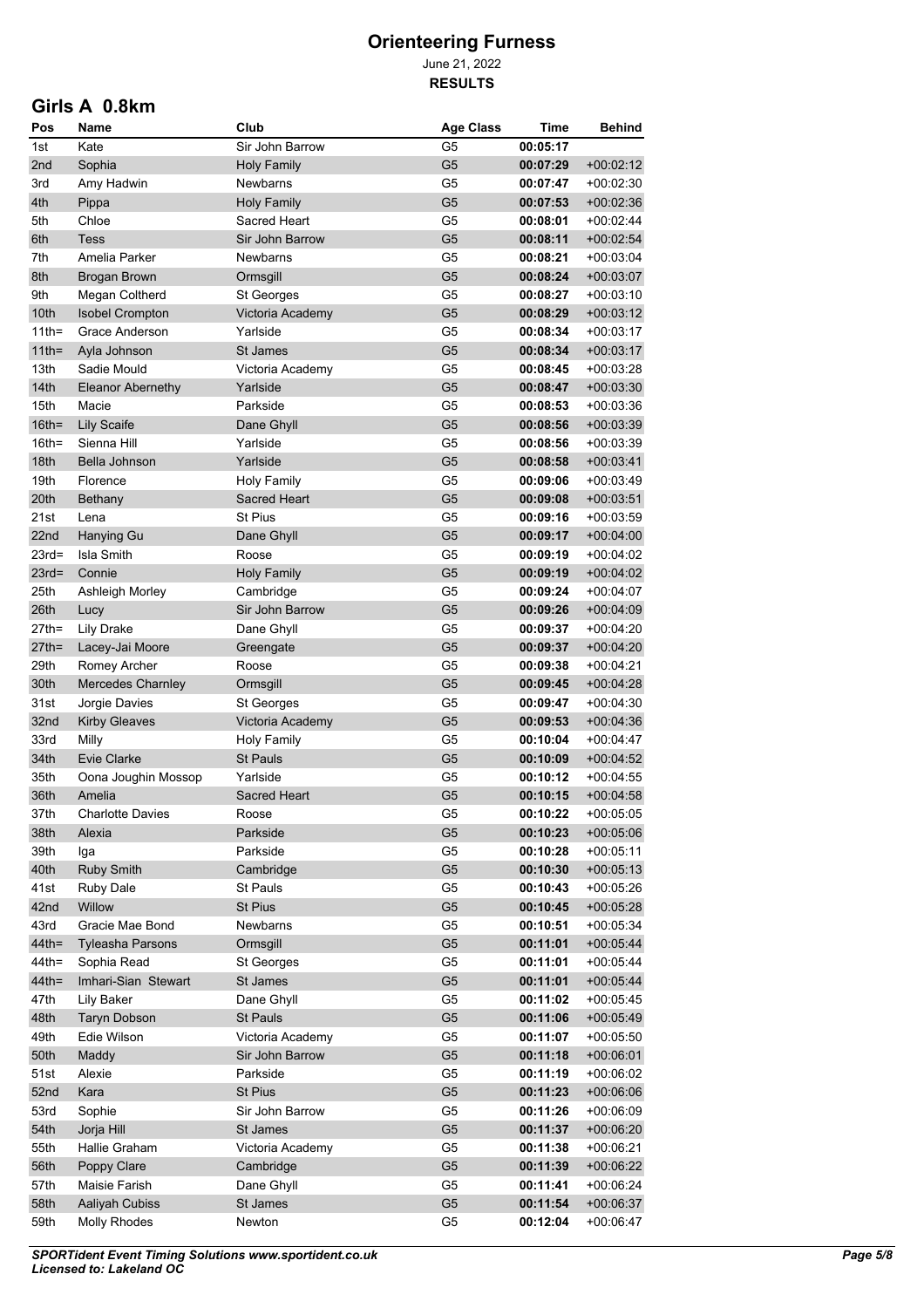June 21, 2022 **RESULTS**

#### **Girls A 0.8km**

| Pos      | Name                   | Club                | <b>Age Class</b> | <b>Time</b>    | <b>Behind</b> |
|----------|------------------------|---------------------|------------------|----------------|---------------|
| 60th     | Grace H                | #N/A                | G <sub>8</sub>   | 00:12:11       | $+00.06:54$   |
| 61st     | Kacey Sherwood         | Greengate           | G <sub>5</sub>   | 00:12:22       | $+00.07:05$   |
| 62nd     | Jessica Price          | Greengate           | G <sub>5</sub>   | 00:12:25       | $+00:07:08$   |
| 63rd     | <b>Scarlett</b>        | Parkside            | G <sub>5</sub>   | 00:12:36       | $+00.07:19$   |
| $64th =$ | Mia Morgan             | St Georges          | G <sub>5</sub>   | 00:12:46       | +00:07:29     |
| $64th =$ | Katelyn Moorby         | Cambridge           | G <sub>5</sub>   | 00:12:46       | $+00.07:29$   |
| 66th     | Chloe Lowden           | Roose               | G <sub>5</sub>   | 00:12:50       | +00:07:33     |
| $67th =$ | <b>Jasmin Perry</b>    | <b>St James</b>     | G <sub>5</sub>   | 00:13:09       | $+00:07:52$   |
| $67th =$ | Layla                  | <b>Holy Family</b>  | G <sub>5</sub>   | 00:13:09       | +00:07:52     |
| 69th     | Madison                | <b>Sacred Heart</b> | G <sub>5</sub>   | 00:13:11       | $+00:07:54$   |
| 70th     | <b>Isabella Corr</b>   | <b>Newbarns</b>     | G5               | 00:13:20       | $+00:08:03$   |
| 71st     | <b>Abby Prophet</b>    | Ormsgill            | G <sub>5</sub>   | 00:13:21       | $+00.08.04$   |
| 72nd     | Alexa McPoland         | Victoria Academy    | G <sub>5</sub>   | 00:13:32       | $+00.08.15$   |
| 73rd     | Sophie                 | Sacred Heart        | G <sub>5</sub>   | 00:13:44       | $+00.08.27$   |
| 74th     | Saffron Roper          | Cambridge           | G <sub>5</sub>   | 00:13:57       | $+00:08:40$   |
| 75th     | Ava Minnican           | Ormsgill            | G <sub>5</sub>   | 00:14:12       | $+00:08:55$   |
| 76th     | <b>Isabelle Vine</b>   | St James            | G <sub>5</sub>   | 00:14:20       | +00:09:03     |
| 77th     | Ella-May Hughes        | <b>St Georges</b>   | G <sub>5</sub>   | 00:14:26       | $+00.09.09$   |
| 78th     | Aurora Irvine          | Newbarns            | G <sub>5</sub>   | 00:14:33       | $+00:09:16$   |
| 79th     | Daisy Mortimer         | Greengate           | G <sub>5</sub>   | 00:15:03       | $+00.09.46$   |
| 80th     | Matilda                | Sir John Barrow     | G <sub>5</sub>   | 00:15:12       | +00:09:55     |
| 81st     | Isabella Ireland       | <b>Newton</b>       | G <sub>5</sub>   | 00:15:24       | $+00:10:07$   |
| 82nd     | <b>Ivy Minnican</b>    | St Georges          | G <sub>5</sub>   | 00:15:39       | $+00.10.22$   |
| 83rd     | Phoebe Schofiel        | Newton              | G <sub>5</sub>   | 00:15:56       | $+00:10:39$   |
| 84th     | Trexed                 | Sacred Heart        | G5               | 00:16:52       | +00:11:35     |
| 85th     | <b>Lucy Davies</b>     | Greengate           | G <sub>5</sub>   | 00:16:55       | $+00:11:38$   |
| 86th     | <b>Emily Crawford</b>  | Greengate           | G <sub>5</sub>   | 00:17:28       | $+00:12:11$   |
| 87th     | Eedi Park              | <b>Newton</b>       | G <sub>5</sub>   | 00:17:35       | $+00:12:18$   |
| 88th     | <b>Elise Murphy</b>    | Newton              | G <sub>5</sub>   | 00:19:25       | $+00.14.08$   |
| 89th     | Imogen Brown           | <b>St Pauls</b>     | G <sub>5</sub>   | 00:21:45       | $+00.16.28$   |
|          | <b>Elspeth Martin</b>  | Dane Ghyll          | G <sub>5</sub>   | w10            |               |
|          | Lilli-Mae Fretwell     | Roose               | G <sub>5</sub>   | m <sub>9</sub> |               |
|          | <b>Emily Tooze</b>     | Yarlside            | G <sub>5</sub>   | m11            |               |
|          | Daisy Taylor           | <b>St Pauls</b>     | G <sub>5</sub>   | m9             |               |
|          | <b>Emily Staunton</b>  | <b>Newbarns</b>     | G <sub>5</sub>   | m10            |               |
|          | Lexi Jones             | Ormsgill            | G <sub>5</sub>   | $m3-5$         |               |
|          | Summer Hartlebury      | Cambridge           | G5               | w3 w5 m8       |               |
|          | Evie                   | Parkside            | G <sub>5</sub>   | m11            |               |
|          | Evie-Mae Groves        | Newton              | G <sub>5</sub>   | m <sub>7</sub> |               |
|          | <b>Isabelle Howard</b> | <b>St Pauls</b>     | G <sub>5</sub>   | m <sub>9</sub> |               |
|          |                        |                     |                  |                |               |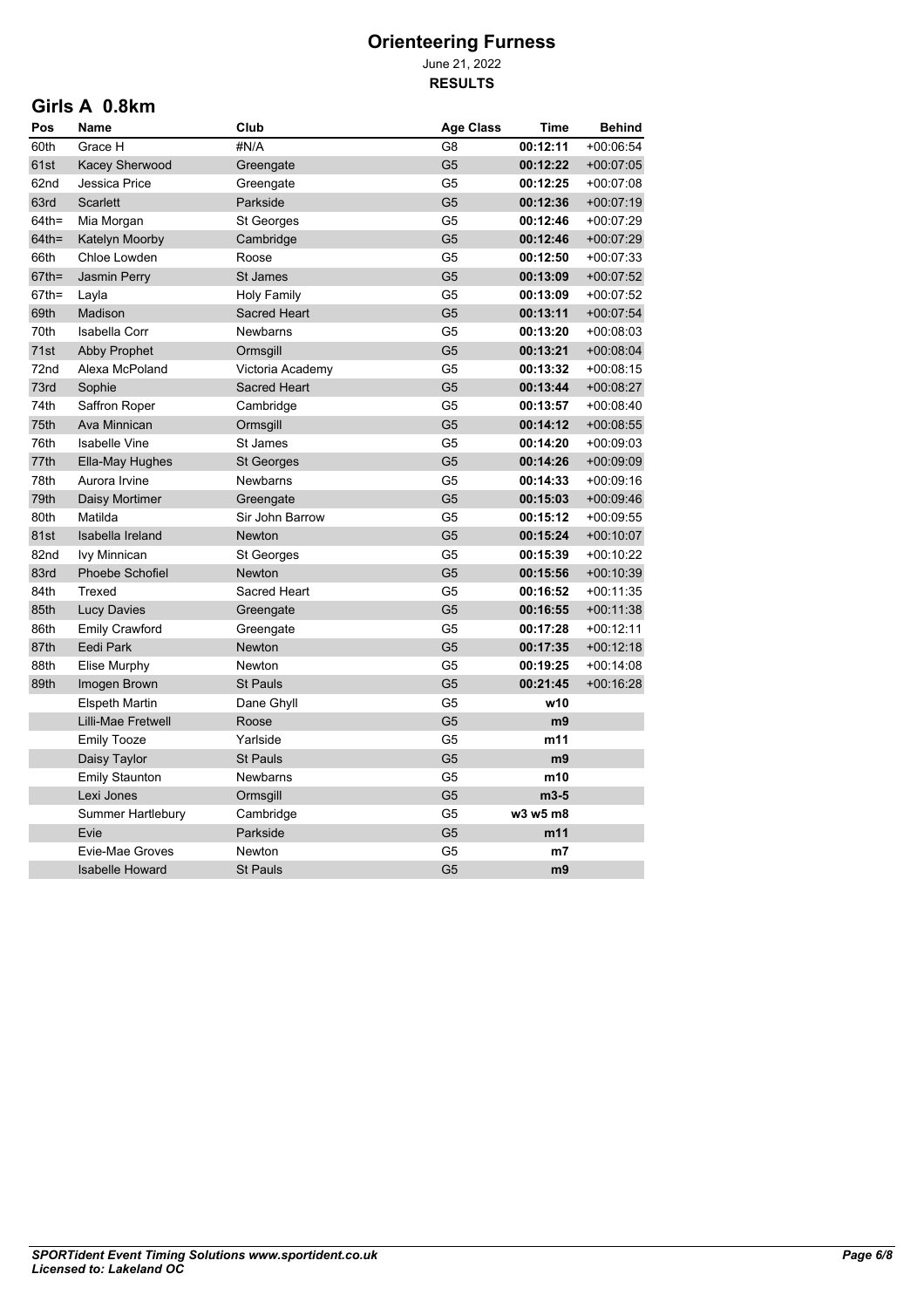June 21, 2022 **RESULTS**

#### **Girls B 0.9km**

| Pos                  | Name                                         | Club                  | <b>Age Class</b>     | Time                 | Behind                     |
|----------------------|----------------------------------------------|-----------------------|----------------------|----------------------|----------------------------|
| 1st                  | Kate                                         | Sir John Barrow       | G5                   | 00:05:10             |                            |
| 2nd                  | Kara                                         | <b>St Pius</b>        | G5                   | 00:05:52             | +00:00:42                  |
| 3rd                  | <b>Lily Scaife</b>                           | Dane Ghyll            | G <sub>5</sub>       | 00:06:14             | $+00.01.04$                |
| 4th                  | Eedi Park                                    | Newton                | G5                   | 00:07:01             | $+00.01.51$                |
| 5th                  | Sienna Hill                                  | Yarlside              | G5                   | 00:07:25             | +00:02:15                  |
| 6th                  | Matilda                                      | Sir John Barrow       | G5                   | 00:07:32             | $+00.02:22$                |
| 7th                  | Tess                                         | Sir John Barrow       | G5                   | 00:07:50             | $+00.02:40$                |
| 8th                  | <b>Hanying Gu</b>                            | Dane Ghyll            | G <sub>5</sub>       | 00:08:06             | +00:02:56                  |
| 9th                  | Hallie Graham                                | Victoria Academy      | G5                   | 00:08:10             | +00:03:00                  |
| 10th                 | Florence                                     | <b>Holy Family</b>    | G <sub>5</sub>       | 00:08:30             | $+00.03:20$                |
| 11th                 | Sophie                                       | Sir John Barrow       | G5                   | 00:08:46             | +00:03:36                  |
| 12th                 | Sadie Mould                                  | Victoria Academy      | G <sub>5</sub>       | 00:08:47             | $+00.03.37$                |
| 13th                 | Maddy                                        | Sir John Barrow       | G5                   | 00:08:48             | +00:03:38                  |
| 14th                 | <b>Taryn Dobson</b>                          | <b>St Pauls</b>       | G <sub>5</sub>       | 00:09:03             | +00:03:53                  |
| 15th                 | Oona Joughin Mossop                          | Yarlside              | G5                   | 00:09:10             | +00:04:00                  |
| 16th                 | Alexie                                       | Parkside              | G <sub>5</sub>       | 00:09:13             | +00:04:03                  |
| 17th                 | Milly                                        | <b>Holy Family</b>    | G5                   | 00:09:17             | +00:04:07                  |
| 18th                 | Jasmin Perry                                 | St James              | G <sub>5</sub>       | 00:09:23             | $+00.04.13$                |
| $19th =$<br>$19th =$ | <b>Emily Staunton</b><br><b>Brogan Brown</b> | Newbarns<br>Ormsgill  | G5<br>G <sub>5</sub> | 00:09:26<br>00:09:26 | +00:04:16<br>$+00.04.16$   |
| 21st                 | Chloe                                        | Sacred Heart          | G <sub>5</sub>       | 00:09:27             | $+00.04.17$                |
| 22nd                 | Lilli-Mae Fretwell                           | Roose                 | G <sub>5</sub>       | 00:09:32             | +00:04:22                  |
| 23rd                 | Mercedes Charnley                            | Ormsgill              | G <sub>5</sub>       | 00:09:40             | +00:04:30                  |
| 24th                 | <b>Isla Smith</b>                            | Roose                 | G <sub>5</sub>       | 00:09:43             | $+00.04.33$                |
| 25th                 | Bella Johnson                                | Yarlside              | G <sub>5</sub>       | 00:09:48             | +00:04:38                  |
| 26th                 | Amy Hadwin                                   | Newbarns              | G <sub>5</sub>       | 00:09:50             | $+00.04.40$                |
| 27th                 | <b>Kirby Gleaves</b>                         | Victoria Academy      | G5                   | 00:10:07             | $+00.04.57$                |
| 28th                 | <b>Isabelle Howard</b>                       | <b>St Pauls</b>       | G <sub>5</sub>       | 00:10:24             | $+00.05.14$                |
| 29th                 | Lucy                                         | Sir John Barrow       | G5                   | 00:10:33             | $+00.05.23$                |
| 30th                 | <b>Isobel Crompton</b>                       | Victoria Academy      | G <sub>5</sub>       | 00:10:36             | $+00.05.26$                |
| 31st                 | Gracie Mae Bond                              | <b>Newbarns</b>       | G5                   | 00:10:43             | $+00.05.33$                |
| 32nd                 | Phoebe Schofiel                              | <b>Newton</b>         | G <sub>5</sub>       | 00:10:55             | $+00.05.45$                |
| 33rd                 | Macie                                        | Parkside              | G5                   | 00:11:05             | $+00:05:55$                |
| 34th                 | Pippa                                        | <b>Holy Family</b>    | G <sub>5</sub>       | 00:11:15             | $+00:06:05$                |
| 35th                 | <b>Lily Drake</b>                            | Dane Ghyll            | G5                   | 00:11:21             | +00 06:11                  |
| 36th                 | Sophia                                       | <b>Holy Family</b>    | G <sub>5</sub>       | 00:11:23             | $+00.06:13$                |
| 37th                 | Madison                                      | Sacred Heart          | G <sub>5</sub>       | 00:11:29             | $+00:06:19$                |
| 38th                 | Tyleasha Parsons                             | Ormsgill              | G <sub>5</sub>       | 00:11:30             | $+00.06:20$                |
| 39th                 | Evie Clarke                                  | St Pauls              | G <sub>5</sub>       | 00:11:34             | +00:06:24                  |
| 40th                 | <b>Charlotte Davies</b>                      | Roose                 | G <sub>5</sub>       | 00:11:47             | $+00.06.37$                |
| 41st                 | Scarlett                                     | Parkside              | G5                   | 00:11:49             | $+00.06.39$                |
| 42nd                 | Isabella Ireland                             | Newton                | G <sub>5</sub>       | 00:11:54             | $+00.06.44$                |
| 43rd                 | Alexa McPoland                               | Victoria Academy      | G5                   | 00:11:56             | $+00.06:46$                |
| 44th                 | <b>Lily Baker</b>                            | Dane Ghyll            | G <sub>5</sub>       | 00:12:07             | $+00.06.57$                |
| 45th                 | Imhari-Sian Stewart                          | St James              | G5                   | 00:12:10             | +00:07:00                  |
| 46th                 | Iga                                          | Parkside              | G <sub>5</sub>       | 00:12:11             | $+00.07.01$                |
| 47th                 | Sophie                                       | Sacred Heart          | G5                   | 00:12:12             | $+00.07:02$                |
| 48th                 | Ivy Minnican                                 | <b>St Georges</b>     | G <sub>5</sub>       | 00:12:16             | $+00.07:06$                |
| 49th                 | <b>Ruby Dale</b>                             | St Pauls              | G5                   | 00:12:25             | $+00:07:15$                |
| 50th<br>51st         | Daisy Taylor<br>Daisy Mortimer               | St Pauls<br>Greengate | G <sub>5</sub><br>G5 | 00:12:31<br>00:12:44 | $+00.07:21$<br>$+00.07:34$ |
| 52nd                 | <b>Molly Rhodes</b>                          | Newton                | G <sub>5</sub>       | 00:12:46             | $+00:07:36$                |
| 53rd                 | Mia Morgan                                   | St Georges            | G <sub>5</sub>       | 00:12:50             | +00:07:40                  |
| 54th                 | Willow                                       | St Pius               | G <sub>5</sub>       | 00:12:52             | $+00.07.42$                |
| 55th                 | <b>Emily Crawford</b>                        | Greengate             | G5                   | 00:13:00             | $+00:07:50$                |
| 56th                 | Grace H                                      | South Walney Junior   | G8                   | 00:13:13             | $+00.08.03$                |
| 57th                 | Connie                                       | <b>Holy Family</b>    | G5                   | 00:13:17             | $+00.08:07$                |
| 58th                 | Jorja Hill                                   | St James              | G <sub>5</sub>       | 00:13:23             | $+00.08:13$                |
| 59th                 | Lacey-Jai Moore                              | Greengate             | G5                   | 00:13:32             | +00:08:22                  |